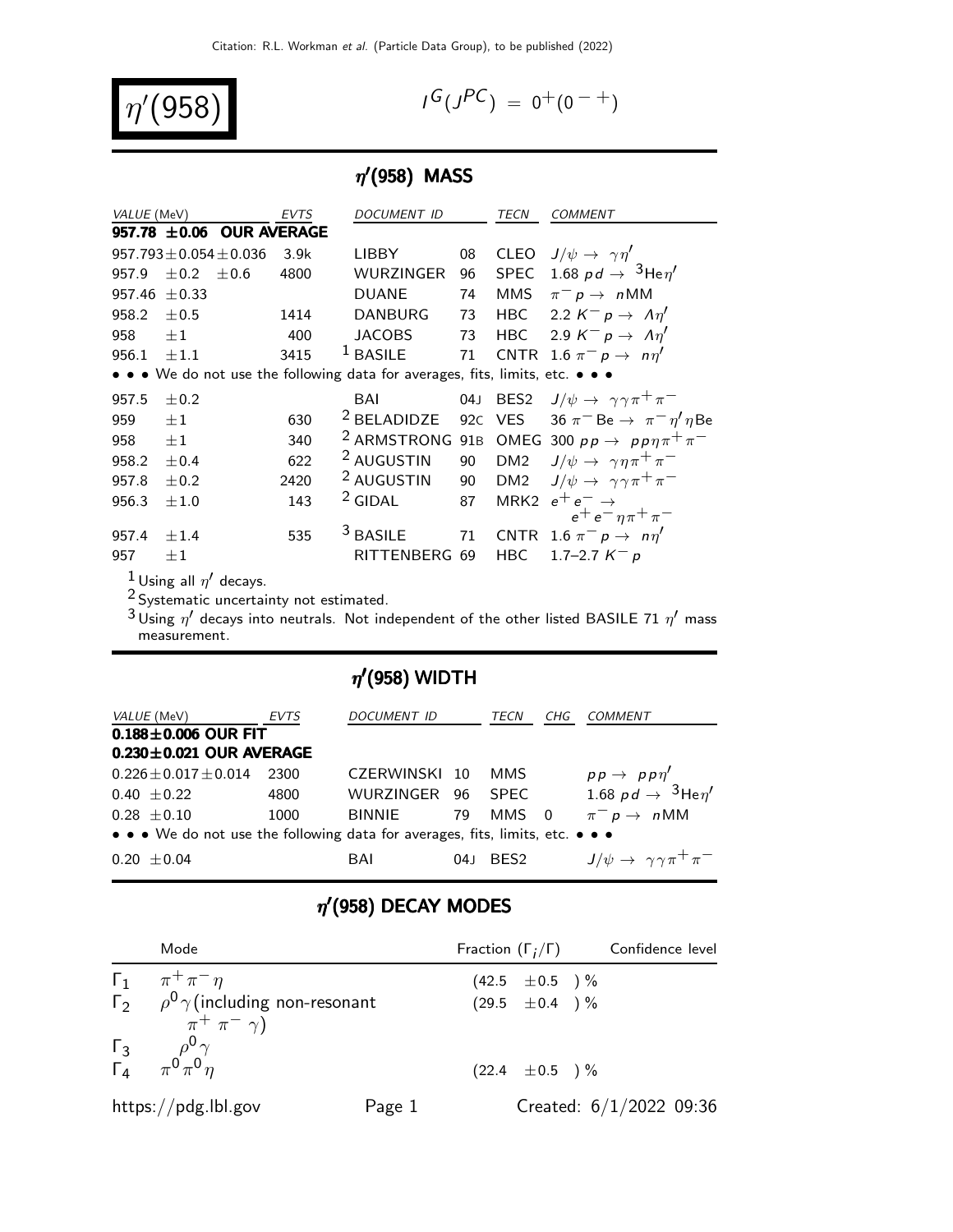| $\Gamma_5 \quad \omega \gamma$     |                                                    | $(2.52 \pm 0.07)$ %              |                           |     |
|------------------------------------|----------------------------------------------------|----------------------------------|---------------------------|-----|
|                                    | $\Gamma_6$ $\omega e^+ e^-$                        | $(2.0 \pm 0.4) \times 10^{-4}$   |                           |     |
| $\Gamma_7$ $\gamma\gamma$          |                                                    | $(2.307 \pm 0.033)$ %            |                           |     |
| $\Gamma_8$ $3\pi^0$                |                                                    | $(2.50 \pm 0.17) \times 10^{-3}$ |                           |     |
|                                    | $\Gamma_9$ $\mu^+ \mu^- \gamma$                    | $(1.13 \pm 0.28) \times 10^{-4}$ |                           |     |
|                                    | $\Gamma_{10}$ $\pi^{+}\pi^{-}\mu^{+}\mu^{-}$       | $(2.0 \pm 0.4) \times 10^{-5}$   |                           |     |
|                                    | $\Gamma_{11}$ $\pi^+\pi^-\pi^0$                    | $(3.61 \pm 0.17) \times 10^{-3}$ |                           |     |
|                                    | $\Gamma_{12}$ $(\pi^+\pi^-\pi^0)$ S-wave           | $(3.8 \pm 0.5) \times 10^{-3}$   |                           |     |
|                                    | $\Gamma_{13}$ $\pi^{\mp} \rho^{\pm}$               | $(7.4 \pm 2.3) \times 10^{-4}$   |                           |     |
|                                    | $\Gamma_{14}$ $\pi^{0}$ $\rho^{0}$                 | $< 4$ %                          |                           | 90% |
|                                    | $\Gamma_{15}$ $2(\pi^{+}\pi^{-})$                  | $(8.4 \pm 0.9) \times 10^{-5}$   |                           |     |
|                                    | $\Gamma_{16}$ $\pi^+ \pi^- 2 \pi^0$                | $(1.8 \pm 0.4) \times 10^{-4}$   |                           |     |
|                                    | $\overline{\Gamma_{17}}$ $2(\pi^+\pi^-)$ neutrals  | < 1                              | $\frac{0}{0}$             | 95% |
|                                    | $\Gamma_{18}$ $2(\pi^{+}\pi^{-})\pi^{0}$           | < 1.8                            | $\times\,10^{-3}$         | 90% |
|                                    | $\Gamma_{19}$ $2(\pi^{+}\pi^{-})2\pi^{0}$          | < 1                              | $\frac{0}{0}$             | 95% |
|                                    | $\Gamma_{20}$ 3( $\pi^{+}\pi^{-}$ )                | < 3.1                            | $\times$ 10 $^{-5}$       | 90% |
|                                    | $\Gamma_{21}$ $K^{\pm} \pi^{\mp}$                  | < 4                              | $\times$ 10 $^{-5}$       | 90% |
|                                    | $\Gamma_{22}$ $\pi^{+}\pi^{-}e^{+}e^{-}$           | $(2.42 \pm 0.10) \times 10^{-3}$ |                           |     |
|                                    | $\Gamma_{23}$ $\pi^+ e^- \nu_e + \text{c.c.}$      | $< 2.1 \times 10^{-4}$           |                           | 90% |
|                                    | $\Gamma_{24}$ $\gamma e^+ e^-$                     | $(4.91 \pm 0.27) \times 10^{-4}$ |                           |     |
|                                    | $\Gamma_{25}$ $\pi^0 \gamma \gamma$                | $(3.20 \pm 0.24) \times 10^{-3}$ |                           |     |
|                                    | $\Gamma_{26}$ $\pi^{0}\gamma\gamma$ (non resonant) | $(6.2 \pm 0.9) \times 10^{-4}$   |                           |     |
| $\Gamma_{27}$ $\eta \gamma \gamma$ |                                                    | < 1.33                           | $\times$ 10 $^{-4}$       | 90% |
| $\Gamma_{28}$ $4\pi^0$             |                                                    | < 4.94                           | $\times$ 10 $^{-5}$       | 90% |
|                                    | $\Gamma_{29}$ $e^+e^-$                             | < 5.6                            | $\times$ 10 <sup>-9</sup> | 90% |
|                                    | $\Gamma_{30}$ invisible                            | < 6                              | $\times$ $10^{-4}$        | 90% |

### Charge conjugation  $(C)$ , Parity  $(P)$ , Lepton family number  $(LF)$  violating modes

| $\Gamma_{31}$ $\pi^{+}\pi^{-}$    | $P, CP \leq 1.8$                |           |  | $\times$ 10 $^{-5}$       | 90%    |
|-----------------------------------|---------------------------------|-----------|--|---------------------------|--------|
| $\Gamma_{32}$ $\pi^{0}\pi^{0}$    | $P, CP \leq 4$                  |           |  | $\times$ 10 $^{-4}$       | $90\%$ |
| $\Gamma_{33}$ $\pi^0 e^+ e^-$     | $\mathcal{C}$                   | [a] < 1.4 |  | $\times$ 10 $^{-3}$       | 90%    |
| $\Gamma_{34}$ $\eta e^+ e^-$      | $C$ [a] < 2.4                   |           |  | $\times$ 10 <sup>-3</sup> | 90%    |
| $\Gamma_{35}$ 3 $\gamma$          | $C \t\t 1.0$                    |           |  | $\times$ 10 $^{-4}$       | 90%    |
| $\Gamma_{36}$ $\mu^+ \mu^- \pi^0$ | $\mathcal{C}$                   | [a] < 6.0 |  | $\times$ 10 $^{-5}$       | 90%    |
| $\Gamma_{37}$ $\mu^+ \mu^- \eta$  | $\mathcal{C}$ and $\mathcal{C}$ | [a] < 1.5 |  | $\times$ 10 $^{-5}$       | 90%    |
| $\Gamma_{38}$ e $\mu$             | $LF$ < 4.7                      |           |  | $\times$ 10 $^{-4}$       | 90%    |

[a] C parity forbids this to occur as a single-photon process.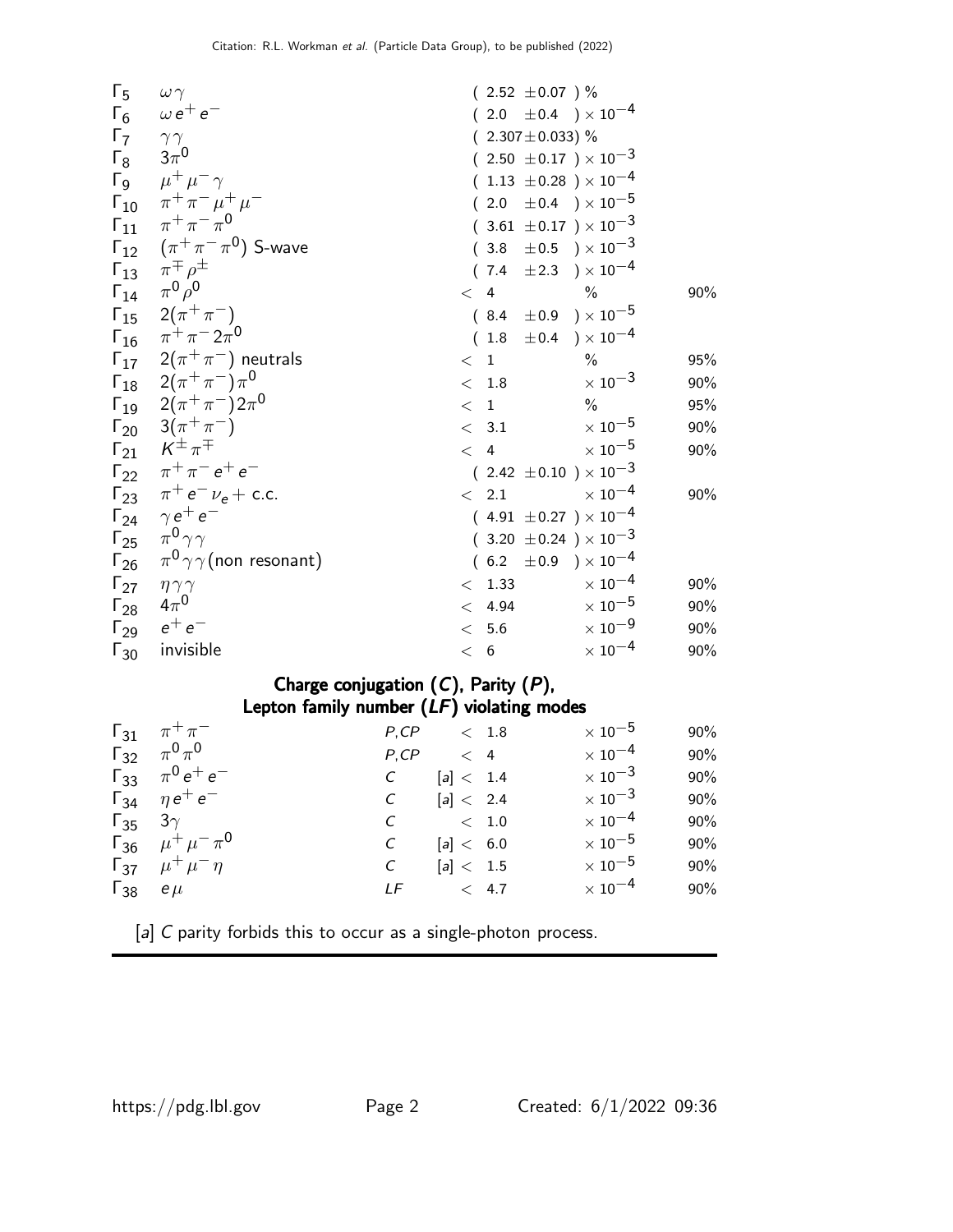#### CONSTRAINED FIT INFORMATION

An overall fit to the total width, a partial width, 2 combinations of partial widths obtained from integrated cross section, and 20 branching ratios uses 52 measurements and one constraint to determine 9 parameters. The overall fit has a  $\chi^2$  = 69.5 for 44 degrees of freedom.

The following off-diagonal array elements are the correlation coefficients  $\left<\delta p_i\delta p_j\right>$ /( $\delta p_i\!\cdot\!\delta p_j$ ), in percent, from the fit to parameters  $p_i$ , including the branching fractions,  $x_i \equiv \Gamma_i/\Gamma_{\text{total}}$ . The fit constrains the  $x_i$  whose labels appear in this array to sum to one.

| $x_2$          | $-25$                                  |                     |       |         |       |              |          |          |  |
|----------------|----------------------------------------|---------------------|-------|---------|-------|--------------|----------|----------|--|
| $x_4$          | $-75$                                  | $-43$               |       |         |       |              |          |          |  |
| $x_{5}$        | $-7$                                   | $-6$                | $-2$  |         |       |              |          |          |  |
| $x_7$          | $-11$                                  | $-7$                | 9     | $-1$    |       |              |          |          |  |
| $x_8$          | $-17$                                  | $-10$               | 19    | 0       | 2     |              |          |          |  |
| $x_{11}$       | $^{-1}$                                | $-1$                | $-1$  | 0       | 0     | $\mathbf{0}$ |          |          |  |
| $x_{22}$       | $-8$                                   | 30                  | $-14$ | $-2$    | $-2$  | $-3$         | 0        |          |  |
| Г              | 11                                     | $-10$               | $-1$  | 1       | $-40$ | 0            | 0        | -3       |  |
|                | $x_1$                                  | $x_2$               | $x_4$ | $x_{5}$ | $x_7$ | $x_8$        | $x_{11}$ | $x_{22}$ |  |
|                | Mode                                   | Rate (MeV)          |       |         |       |              |          |          |  |
| $\mathsf{r}_1$ | $\pi^+$<br>$^ \eta$<br>$\pi$<br>$\sim$ | $0.0799 \pm 0.0029$ |       |         |       |              |          |          |  |

|                           | $\sim$ $\sim$ $\sim$ $\sim$                        | $0.0133 \pm 0.0023$                |
|---------------------------|----------------------------------------------------|------------------------------------|
|                           | $\Gamma_2$ $\rho^0 \gamma$ (including non-resonant | $0.0554 \pm 0.0019$                |
|                           | $\pi^+$ $\pi^ \gamma$ )                            |                                    |
|                           | $\Gamma_4$ $\pi^0 \pi^0 \eta$                      | $0.0421 \pm 0.0017$                |
| $\Gamma_5$                | $\omega \gamma$                                    | $0.00474 \pm 0.00020$              |
| $\Gamma_7$ $\gamma\gamma$ |                                                    | $0.00434 \pm 0.00013$              |
| $\Gamma_8$ $3\pi^0$       |                                                    | $(4.7 \pm 0.4) \times 10^{-4}$     |
|                           | $\Gamma_{11}$ $\pi^+\pi^-\pi^0$                    | $(6.8 \t\pm 0.4 \t)\times 10^{-4}$ |
|                           | $\Gamma_{22}$ $\pi^{+}\pi^{-}e^{+}e^{-}$           | $(4.54 \pm 0.23) \times 10^{-4}$   |
|                           |                                                    |                                    |

### $\eta'$ (958) PARTIAL WIDTHS

| $\Gamma(\gamma\gamma)$      |             |                       |    |             |                                    |                                                       |
|-----------------------------|-------------|-----------------------|----|-------------|------------------------------------|-------------------------------------------------------|
| VALUE (keV)                 | <b>EVTS</b> | <b>DOCUMENT ID</b>    |    | <b>TECN</b> | COMMENT                            |                                                       |
| 4.34 $\pm$ 0.14 OUR FIT     |             |                       |    |             |                                    |                                                       |
| $4.28 \pm 0.19$ OUR AVERAGE |             |                       |    |             |                                    |                                                       |
| $4.17 + 0.10 + 0.27$        | 2000        | <sup>1</sup> ACCIARRI |    |             |                                    | 980 L3 $e^+e^- \rightarrow e^+e^- \pi^+ \pi^- \gamma$ |
| $4.53 \pm 0.29 \pm 0.51$    | 266         | <b>KARCH</b>          | 92 |             |                                    | CBAL $e^+e^- \rightarrow e^+e^-\eta \pi^0 \pi^0$      |
| $3.61 \pm 0.13 \pm 0.48$    |             | <sup>2</sup> BEHREND  | 91 | <b>CELL</b> |                                    | $e^+e^- \rightarrow e^+e^-\eta'(958)$                 |
| 4.6 $\pm$ 1.1 $\pm$ 0.6     | 23          | <b>BARU</b>           | 90 | MD1         |                                    | $e^+e^- \rightarrow e^+e^-\pi^+\pi^-\gamma$           |
| $4.57 \pm 0.25 \pm 0.44$    |             | <b>BUTLER</b>         | 90 |             |                                    | MRK2 $e^+e^- \rightarrow e^+e^-\eta'(958)$            |
| $5.08 \pm 0.24 \pm 0.71$    | 547         | $3$ ROE               | 90 | <b>ASP</b>  | $e^+e^- \rightarrow e^+e^-2\gamma$ |                                                       |
| https://pdg.lbl.gov         |             | Page 3                |    |             |                                    | Created: $6/1/2022$ 09:36                             |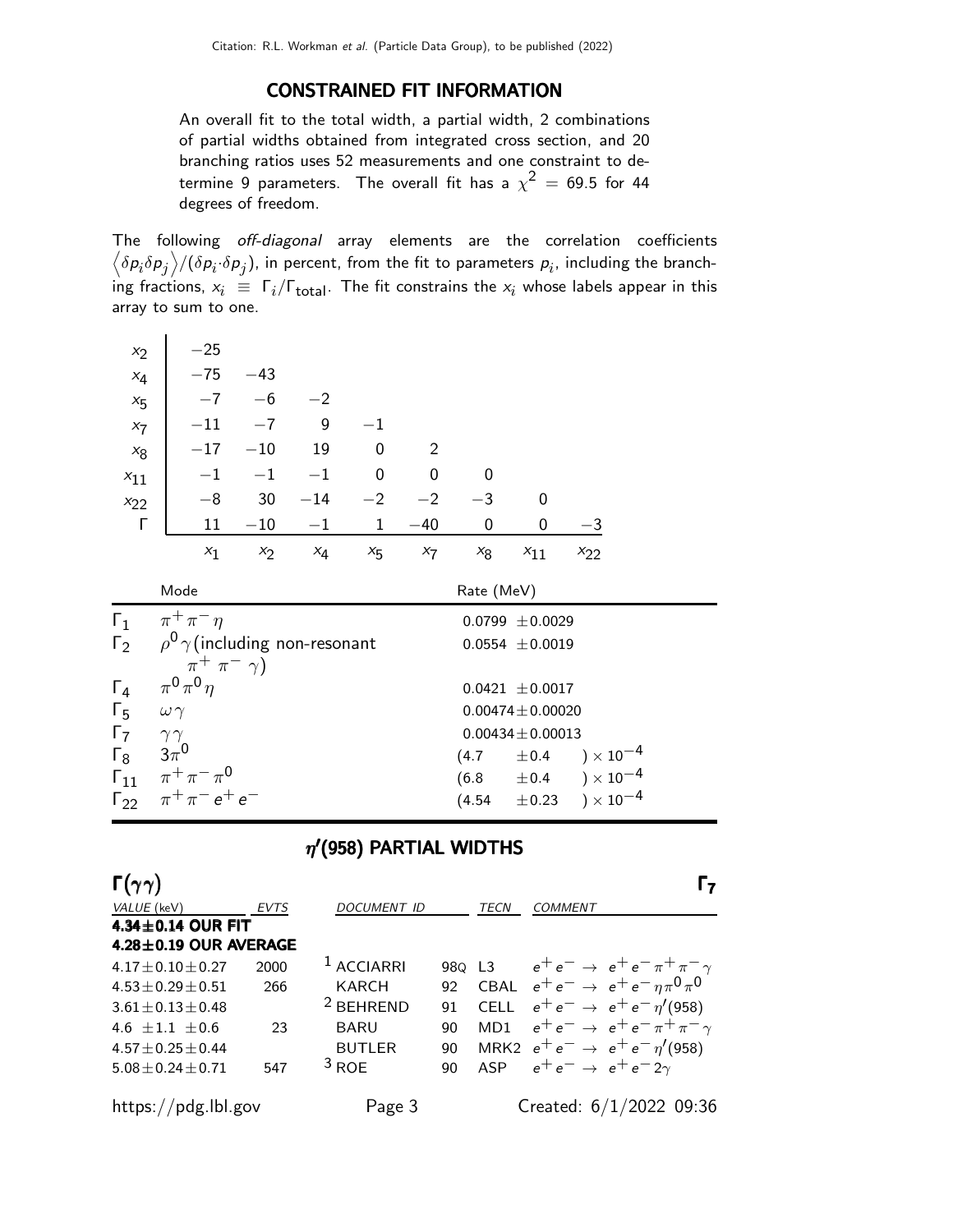3.8 ±0.7 ±0.6 34 AIHARA 88C TPC  $e^+e^- \to e^+e^-\eta\pi^+\pi^-$ <br>4.9 +0.5 +0.5 136 <sup>4</sup> WILLIAMS 88 CBAL  $e^+e^- \to e^+e^-2\gamma$ 4.9  $\pm$  0.5  $\pm$  0.5 136 <sup>4</sup> WILLIAMS 88 CBAL  $e^+e^- \rightarrow e^+e^- 2\gamma$ • • • We do not use the following data for averages, fits, limits, etc. • • • 4.7 ±0.6 ±0.9 143 <sup>5</sup> GIDAL 87 MRK2  $e^+e^- \rightarrow e^+e^-\eta\pi^+\pi^-$ <br>4.0 +0.9 <sup>6</sup> BARTEL 85E JADE  $e^+e^- \rightarrow e^+e^-2\gamma$ 4.0  $\pm 0.9$ 85E JADE  $e^+e^- \rightarrow e^+e^- 2\gamma$  $\frac{1}{4}$ No non-resonant  $\pi^{+} \pi^{-}$  contribution found. <sup>2</sup> Reevaluated by us using B $(\eta' \rightarrow \rho(770) \gamma) = (30.2 \pm 1.3)\%$ . <sup>3</sup> Reevaluated by us using B $(\eta' \rightarrow \gamma \gamma) = (2.11 \pm 0.13)\%$ . <sup>4</sup> Reevaluated by us using B $(\eta' \rightarrow \gamma \gamma) = (2.11 \pm 0.13)\%$ . 5 Superseded by BUTLER 90.  $6$  Systematic error not evaluated.  $\Gamma(e^+e^-)$  $\Gamma(e^+e^-)$  Γ<sub>29</sub> Γ $(e^+e^-)$  Γ $_2$ 9 ) производство в производство в производство в производство в производство в принципально в производство в при<br>Принципально в производство в принципально в принципально в принципально в принципально в принципально в принц VALUE (eV) CL% DOCUMENT ID TECN COMMENT  ${<}1.1 \times 10^{-3}$ 90 <sup>1,2</sup> ACHASOV 15 SND 0.958  $e^+e^- \to \pi \pi \eta$ • • • We do not use the following data for averages, fits, limits, etc. •  $\langle 2.0 \times 10^{-3}$  90 <sup>2</sup> ACHASOV 15 SND 0.958  $e^+e^- \to \pi \pi \eta$  $\langle 2.4 \times 10^{-3}$  90 <sup>2</sup> AKHMETSHIN 15 CMD3 0.958  $e^+e^- \rightarrow \pi^+\pi^-\eta$ 

 $1$  Combining data of ACHASOV 15 and AKHMETSHIN 15.

<sup>2</sup> Using  $\eta$  and  $\eta'$  branching fractions from PDG 14.

### $\eta^\prime$ (958) Γ(i)Γ( $\gamma\gamma$ )/Γ(total)

This combination of a partial width with the partial width into  $\gamma\gamma$  and with the total width is obtained from the integrated cross section into channel(i) in the  $\gamma\gamma$  annihilation.

| $\Gamma(\gamma\gamma) \times \Gamma(\rho^0\gamma)$ (including non-resonant $\pi^+\pi^-\gamma$ ))/ $\Gamma_{\text{total}}$ |      |                                                          |                 |             |                                                  |                                                   |
|---------------------------------------------------------------------------------------------------------------------------|------|----------------------------------------------------------|-----------------|-------------|--------------------------------------------------|---------------------------------------------------|
| VALUE (keV)                                                                                                               | EVTS | <b>DOCUMENT ID</b>                                       |                 | <b>TECN</b> | <b>COMMENT</b>                                   |                                                   |
| $1.28\pm0.04$ OUR FIT                                                                                                     |      |                                                          |                 |             |                                                  |                                                   |
| $1.26 \pm 0.07$ OUR AVERAGE                                                                                               |      | Error includes scale factor of 1.2.                      |                 |             |                                                  |                                                   |
| $1.09 \pm 0.04 \pm 0.13$                                                                                                  |      | <b>BEHREND</b>                                           | 91              |             |                                                  | CELL $e^+e^- \rightarrow e^+e^-\rho(770)^0\gamma$ |
| $1.35 \pm 0.09 \pm 0.21$                                                                                                  |      | <b>AIHARA</b>                                            | 87              |             | TPC $e^+e^- \rightarrow e^+e^- \rho \gamma$      |                                                   |
| $1.13 \pm 0.04 \pm 0.13$                                                                                                  | 867  | ALBRECHT                                                 | 87 <sub>B</sub> |             | ARG $e^+e^- \rightarrow e^+e^- \rho \gamma$      |                                                   |
| $1.53 + 0.09 + 0.21$                                                                                                      |      | <b>ALTHOFF</b>                                           |                 |             | 84E TASS $e^+e^- \rightarrow e^+e^- \rho \gamma$ |                                                   |
| $1.14 \pm 0.08 \pm 0.11$                                                                                                  | 243  | <b>BERGER</b>                                            |                 |             | 84B PLUT $e^+e^- \rightarrow e^+e^- \rho \gamma$ |                                                   |
| $1.73 \pm 0.34 \pm 0.35$                                                                                                  | 95   | JENNI                                                    | 83              |             | MRK2 $e^+e^- \rightarrow e^+e^- \rho \gamma$     |                                                   |
| $1.49 \pm 0.13 \pm 0.027$                                                                                                 | 213  | <b>BARTEL</b>                                            |                 |             | 82B JADE $e^+e^- \rightarrow e^+e^- \rho \gamma$ |                                                   |
| • • • We do not use the following data for averages, fits, limits, etc. • • •                                             |      |                                                          |                 |             |                                                  |                                                   |
| $1.85 \pm 0.31 \pm 0.24$                                                                                                  | 43   | BEHREND 82C CELL $e^+e^- \rightarrow e^+e^- \rho \gamma$ |                 |             |                                                  |                                                   |
| $\Gamma(\gamma\gamma) \times \Gamma(\pi^0\pi^0\eta)/\Gamma_{\text{total}}$                                                |      |                                                          |                 |             |                                                  | $\Gamma_7\Gamma_4/\Gamma$                         |
| VALUE (keV)                                                                                                               |      | DOCUMENT ID                                              |                 | <b>TECN</b> | <b>COMMENT</b>                                   |                                                   |
| $0.97 \pm 0.04$ OUR FIT Error includes scale factor of 1.1.                                                               |      |                                                          |                 |             |                                                  |                                                   |
| $0.92 \pm 0.06 \pm 0.11$                                                                                                  |      | $1$ KARCH                                                |                 |             |                                                  | 92 CBAL $e^+e^- \to e^+e^- \eta \pi^0 \pi^0$      |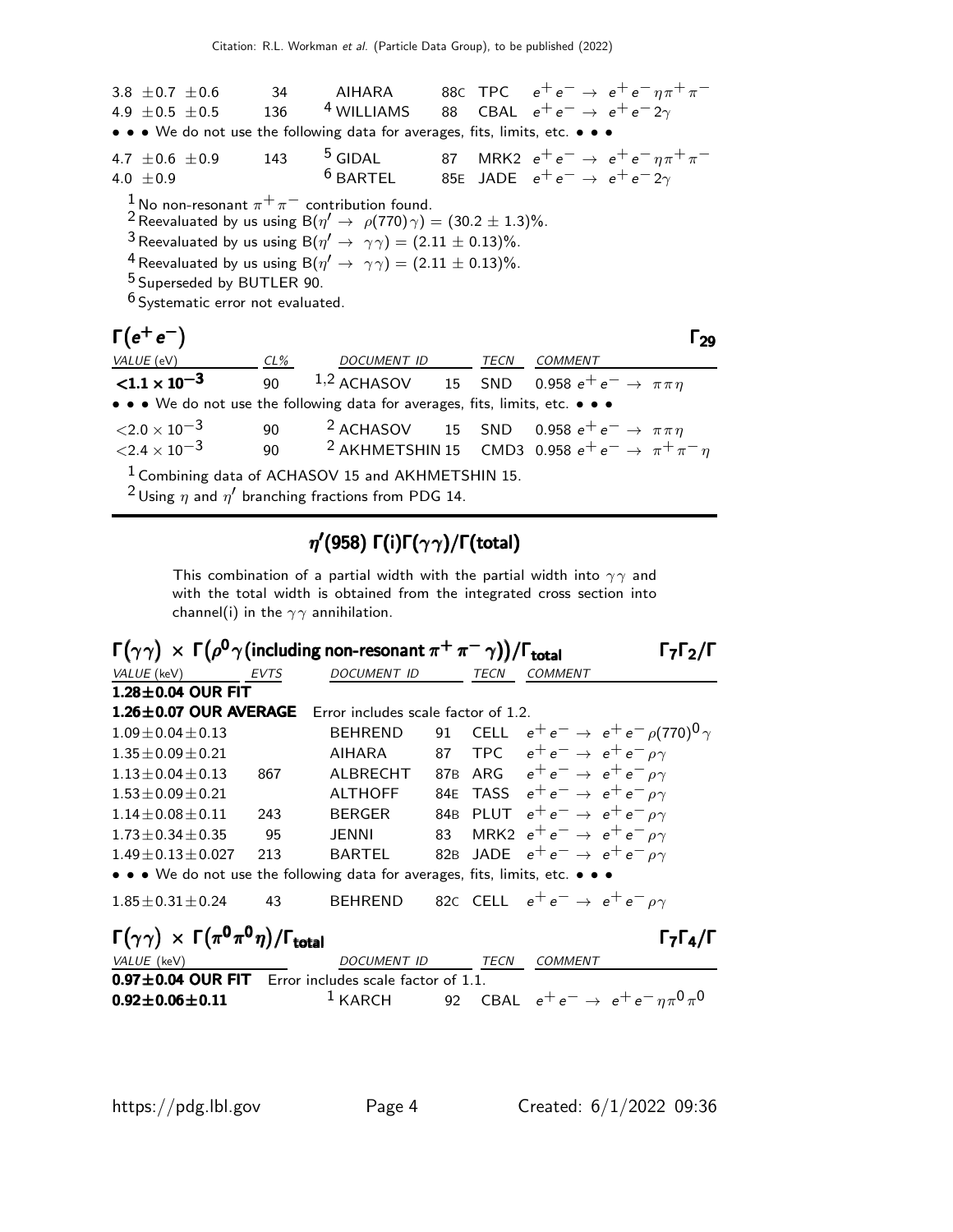• • • We do not use the following data for averages, fits, limits, etc. • • •

| $0.95 \pm 0.05 \pm 0.08$                                                                                                                                                | $2$ KARCH                                                                   |  | 90 CBAL $e^+e^- \to e^+e^-\eta\pi^0\pi^0$ |  |
|-------------------------------------------------------------------------------------------------------------------------------------------------------------------------|-----------------------------------------------------------------------------|--|-------------------------------------------|--|
| $1.00 \pm 0.08 \pm 0.10$                                                                                                                                                | <sup>2,3</sup> ANTREASYAN 87 CBAL $e^+e^- \rightarrow e^+e^-\eta\pi^0\pi^0$ |  |                                           |  |
| <sup>1</sup> Reevaluated by us using B( $\eta \to \gamma \gamma$ ) = (39.21 ± 0.34)%. Supersedes ANTREASYAN 87<br>and KARCH 90.<br><sup>2</sup> Superseded by KARCH 92. |                                                                             |  |                                           |  |
| <sup>3</sup> Using BR( $\eta \to 2\gamma$ )=(38.9 ± 0.5)%.                                                                                                              |                                                                             |  |                                           |  |

## $\eta^\prime$ (958) Γ(i)Γ( $e^+$ e $^-$ )/Γ(total)

| $\Gamma(\pi^+\pi^-\eta) \times \Gamma(e^+e^-)/\Gamma_{\text{total}}$ |     | $\Gamma_1\Gamma_{29}/\Gamma$                                                                                                                                                                                                                                                                 |      |                |  |
|----------------------------------------------------------------------|-----|----------------------------------------------------------------------------------------------------------------------------------------------------------------------------------------------------------------------------------------------------------------------------------------------|------|----------------|--|
| <i>VALUE</i> (10 $^{-3}$ eV)                                         | CL% | DOCUMENT ID                                                                                                                                                                                                                                                                                  | TECN | <i>COMMENT</i> |  |
| < 1.0                                                                | 90. | <sup>1</sup> AKHMETSHIN 15 CMD3 0.958 $e^+e^- \rightarrow \pi^+\pi^-\eta$                                                                                                                                                                                                                    |      |                |  |
| $39.36 \times 10^{-2}$                                               |     | <sup>1</sup> AKHMETSHIN 15 reports $[\Gamma(\eta'(958) \rightarrow \pi^+\pi^-\eta) \times \Gamma(\eta'(958) \rightarrow e^+e^-)/\Gamma_{\text{total}}]$<br>$\times$ [B( $\eta \to 2\gamma$ )] < 4.1 $\times$ 10 <sup>-4</sup> eV which we divide by our best value B( $\eta \to 2\gamma$ ) = |      |                |  |

### $\eta'$ (958) BRANCHING RATIOS

 $\Gamma(\pi^+\pi^-\eta)/\Gamma_{\rm total}$  Γ<sub>1</sub>/Γ VALUE (units  $10^{-2}$ ) EVTS DOCUMENT ID TECN COMMENT 42.5  $\pm$ 0.5 OUR FIT Error includes scale factor of 1.1. **41.24±0.08±1.24** 312k ABLIKIM 19T BES  $J/\psi \to \gamma \eta'$ • • • We do not use the following data for averages, fits, limits, etc. • • • 42.4  $\pm$ 1.1  $\pm$ 0.4 1.2k <sup>1</sup> PEDLAR 09 CLEO  $J/\psi \to \gamma \eta'$  $^1$  Not independent of other  $\eta'$  branching fractions and ratios in PEDLAR 09.  $\Gamma(\pi^+\pi^-\eta)$ (charged decay))/Γ<sub>total</sub> 0.2804Γ<sub>1</sub>/Γ VALUE EVTS DOCUMENT ID TECN COMMENT  $0.1191 \pm 0.0015$  OUR FIT Error includes scale factor of 1.1. • • • We do not use the following data for averages, fits, limits, etc. • • •  $0.123 \pm 0.014$  107 RITTENBERG 69 HBC 1.7–2.7 K<sup>-</sup> p 0.10  $\pm$ 0.04 10 LONDON 66 HBC 2.24  $K^ p \rightarrow$   $\Lambda 2\pi^+ 2\pi^- \pi^0$ 0.07  $\pm$ 0.04 7 BADIER 65B HBC 3 K<sup>-</sup> p  $\Gamma(\pi^+\pi^-\eta$ (neutral decay))/Γ<sub>total</sub> 0.7196Γ<sub>1</sub>/Γ VALUE TITLE EVTS DOCUMENT ID TECN COMMENT  $0.306\pm0.004$  OUR FIT Error includes scale factor of 1.1. • • • We do not use the following data for averages, fits, limits, etc. • • •  $0.314 \pm 0.026$  281 RITTENBERG 69 HBC 1.7–2.7 K<sup>-</sup> p Γ $(\rho^0\gamma)$  (including non-resonant  $\pi^+\,\pi^-\,\gamma)\big)/\Gamma_{\rm total}$  Γ $_2$ /Γ  $\Gamma_2/\Gamma$ VALUE (units  $10^{-2}$ ) EVTS DOCUMENT ID TECN COMMENT 29.5  $\pm$  0.4 OUR FIT Error includes scale factor of 1.1. **29.90 ± 0.03 ± 0.55** 913k ABLIKIM 19T BES  $J/\psi \to \gamma \eta'$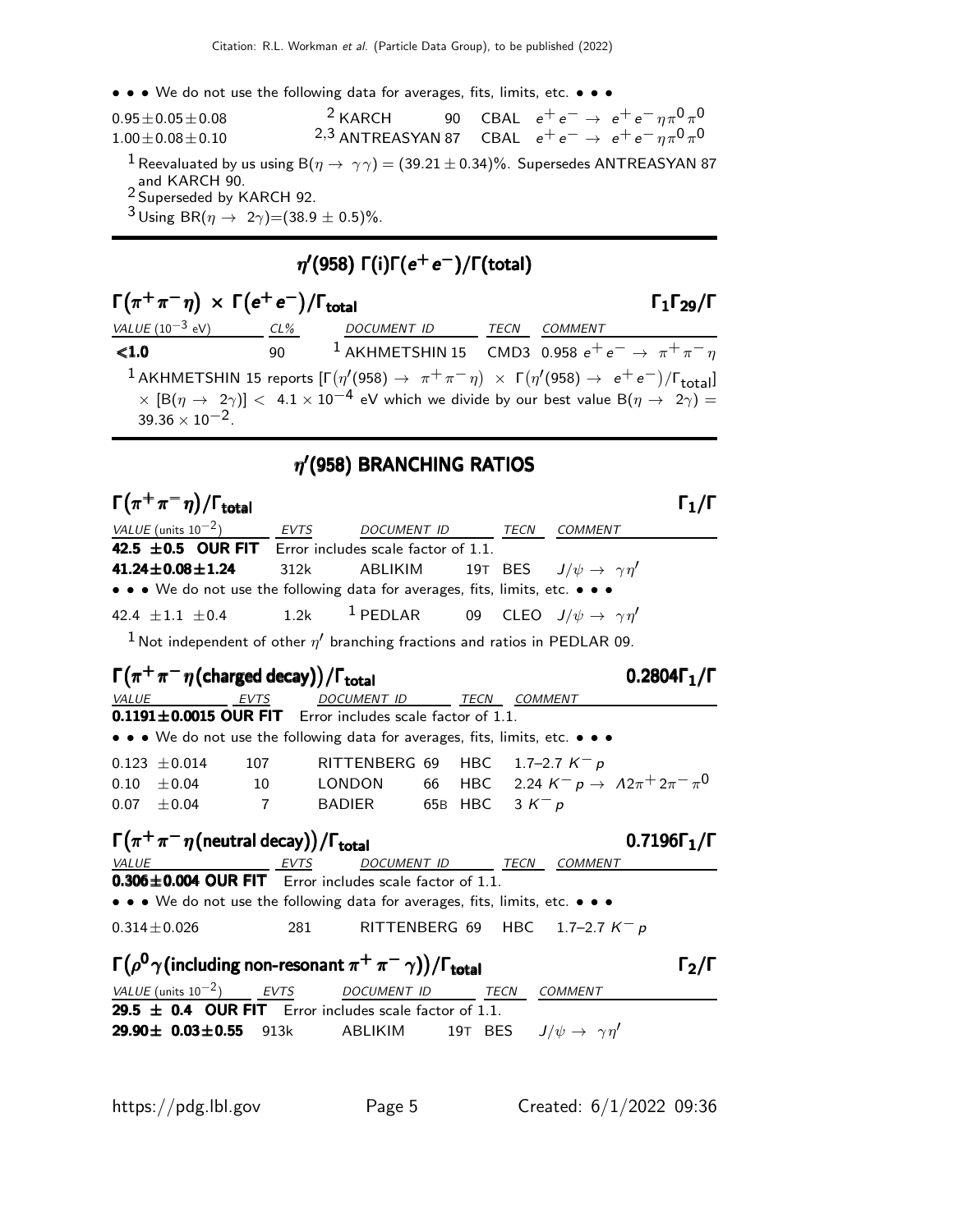• • • We do not use the following data for averages, fits, limits, etc. • • •

|                |    | 28.7 $\pm$ 0.7 $\pm$ 0.4 0.2k <sup>1</sup> PEDLAR 09 CLEO $J/\psi \to \gamma \eta'$ |  |                                                                   |
|----------------|----|-------------------------------------------------------------------------------------|--|-------------------------------------------------------------------|
| $32.9 \pm 3.3$ |    | 298 RITTENBERG 69 HBC 1.7-2.7 $K^- p$                                               |  |                                                                   |
| 20 $\pm 10$    | 20 |                                                                                     |  | LONDON 66 HBC 2.24 $K^- p \rightarrow \Lambda \pi^+ \pi^- \gamma$ |
| $34 \pm 9$     | 35 | BADIER                                                                              |  | 65B HBC 3 $K^- p$                                                 |

 $^1$ Not independent of other  $\eta'$  branching fractions and ratios in PEDLAR 09.

| $\Gamma(\rho^0\gamma)/\Gamma_{\rm total}$                                                                                                                                                                             |      |                                                                      |    |            |                                                      | $\Gamma_3/\Gamma$        |
|-----------------------------------------------------------------------------------------------------------------------------------------------------------------------------------------------------------------------|------|----------------------------------------------------------------------|----|------------|------------------------------------------------------|--------------------------|
| VALUE $(%)$                                                                                                                                                                                                           |      | EVTS DOCUMENT ID TECN COMMENT                                        |    |            |                                                      |                          |
| • • • We do not use the following data for averages, fits, limits, etc. • • •                                                                                                                                         |      |                                                                      |    |            |                                                      |                          |
| $33.34 \pm 0.06 \pm 1.60$                                                                                                                                                                                             | 970k | $^{-1}$ ABLIKIM 18C BES3 $\eta'(958) \rightarrow \gamma \pi^+ \pi^-$ |    |            |                                                      |                          |
| $34.43 \pm 0.52 \pm 1.97$                                                                                                                                                                                             | 970k | <sup>2</sup> ABLIKIM                                                 |    |            | 18C BES3 $\eta'(958) \rightarrow \gamma \pi^+ \pi^-$ |                          |
| $^1$ From a fit to $\pi^+\pi^-$ mass using $\rho(770)$ , $\omega(782)$ , and box anomaly components.<br><sup>2</sup> From a fit to $\pi^+\pi^-$ mass using $\rho(770)$ , $\omega(782)$ , and $\rho(1450)$ components. |      |                                                                      |    |            |                                                      |                          |
| $\Gamma(\rho^0\gamma)$ (including non-resonant $\pi^+\,\pi^-\,\gamma)$ ) / $\Gamma(\pi^+\pi^-\eta)$                                                                                                                   |      |                                                                      |    |            |                                                      | $\Gamma_2/\Gamma_1$      |
| <b>VALUE</b>                                                                                                                                                                                                          |      | DOCUMENT ID TECN COMMENT                                             |    |            |                                                      |                          |
| $0.694 \pm 0.014$ OUR FIT Error includes scale factor of 1.1.<br>$0.683 \pm 0.020$ OUR AVERAGE                                                                                                                        |      |                                                                      |    |            |                                                      |                          |
| $0.677 \pm 0.024 \pm 0.011$                                                                                                                                                                                           |      | PEDLAR                                                               | 09 |            | CLE3 $J/\psi \rightarrow \eta' \gamma$               |                          |
| $0.69 \pm 0.03$                                                                                                                                                                                                       |      | ABLIKIM                                                              |    |            | 06E BES2 $J/\psi \rightarrow \eta' \gamma$           |                          |
| $\Gamma(\rho^{\bm 0}\gamma$ (including non-resonant $\pi^+\,\pi^-\,\gamma)$ ) / $\Gamma\big(\pi^+\,\pi^-\,\eta$ (neutral decay))                                                                                      |      |                                                                      |    |            |                                                      |                          |
| VALUE<br>EVTS                                                                                                                                                                                                         |      | DOCUMENT ID TECN                                                     |    |            | COMMENT                                              | $\Gamma_2/0.714\Gamma_1$ |
| $0.972 \pm 0.020$ OUR FIT Error includes scale factor of 1.1.                                                                                                                                                         |      |                                                                      |    |            |                                                      |                          |
| 0.97 $\pm$ 0.09 OUR AVERAGE                                                                                                                                                                                           |      |                                                                      |    |            |                                                      |                          |
| $0.70 \pm 0.22$                                                                                                                                                                                                       |      | AMSLER 04B CBAR $0 \overline{p} p \rightarrow \pi^+ \pi^- \eta$      |    |            |                                                      |                          |
| $1.07 \pm 0.17$                                                                                                                                                                                                       |      | BELADIDZE 92C VES 36 $\pi^-$ Be $\rightarrow \pi^- \eta' \eta$ Be    |    |            |                                                      |                          |
| $0.92 \pm 0.14$                                                                                                                                                                                                       | 473  | DANBURG 73 HBC 2.2 $K^- p \rightarrow AX^0$                          |    |            |                                                      |                          |
| $1.11 \pm 0.18$                                                                                                                                                                                                       | 192  | <b>JACOBS</b>                                                        | 73 | <b>HBC</b> | 2.9 $K^- p \rightarrow AX^0$                         |                          |
| $\Gamma(\pi^0\pi^0\eta)/\Gamma_{\rm total}$                                                                                                                                                                           |      |                                                                      |    |            |                                                      | $\Gamma_4/\Gamma$        |
| VALUE (units $10^{-2}$ )                                                                                                                                                                                              |      | EVTS DOCUMENT ID TECN COMMENT                                        |    |            |                                                      |                          |
| 22.4 $\pm$ 0.6 OUR FIT Error includes scale factor of 1.1.                                                                                                                                                            |      |                                                                      |    |            |                                                      |                          |
| $21.36 \pm 0.10 \pm 0.92$                                                                                                                                                                                             | 52k  | ABLIKIM                                                              |    |            | 19T BES $J/\psi \rightarrow \gamma \eta'$            |                          |
| • • • We do not use the following data for averages, fits, limits, etc. • • •                                                                                                                                         |      |                                                                      |    |            |                                                      |                          |
| 23.5 $\pm 1.3 \pm 0.4$                                                                                                                                                                                                | 3.2k | $1$ PEDLAR                                                           |    |            | 09 CLEO $J/\psi \rightarrow \gamma \eta'$            |                          |
| $1$ Not independent of other $\eta'$ branching fractions and ratios in PEDLAR 09.                                                                                                                                     |      |                                                                      |    |            |                                                      |                          |
| $\Gamma(\pi^0\pi^0\eta(3\pi^0$ decay))/ $\Gamma_{\text{total}}$                                                                                                                                                       |      |                                                                      |    |            |                                                      | $0.321\Gamma_4/\Gamma$   |
| <b>VALUE</b><br>$\overline{0.0718 \pm 0.0018}$ OUR FIT Error includes scale factor of 1.1.                                                                                                                            | EVTS | DOCUMENT ID TECN COMMENT                                             |    |            |                                                      |                          |
| • • • We do not use the following data for averages, fits, limits, etc. • • •                                                                                                                                         |      |                                                                      |    |            |                                                      |                          |

0.11  $\pm$  0.06 4 BENSINGER 70 DBC 2.2  $\pi$ <sup>+</sup> d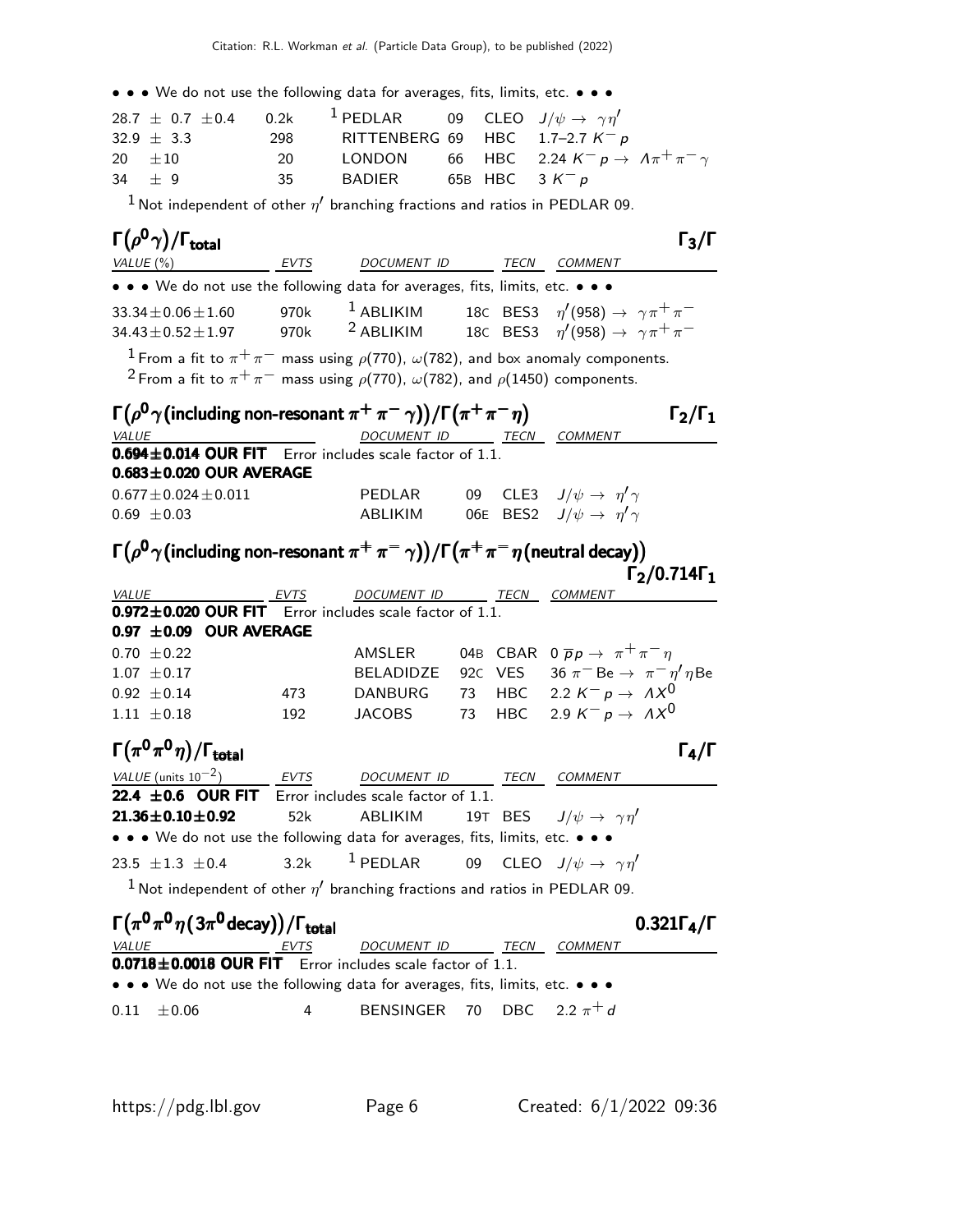Citation: R.L. Workman et al. (Particle Data Group), to be published (2022)

 $\Gamma(\pi^0\pi^0\eta)/\Gamma(\pi^+\pi^-\eta)$   $\Gamma_4/\Gamma_1$  $+\pi$   $-\eta$ )  $\qquad \qquad$   $\Gamma_4$ DOCUMENT ID TECN COMMENT  $0.527 \pm 0.019$  OUR FIT Error includes scale factor of 1.1.  $0.555 \pm 0.043 \pm 0.013$  PEDLAR 09 CLE3  $J/\psi \rightarrow \eta' \gamma$ Γ $(\rho^{\bm 0}\gamma)$  (including non-resonant  $\pi^+\,\pi^-\,\gamma)\big)/\Gamma\big(\pi\,\pi\,\eta\big)$  Γ $_2/(\Gamma_1+\Gamma_4)$  $\Gamma_2/(\Gamma_1+\Gamma_4)$ DOCUMENT ID TECN COMMENT  $0.454 \pm 0.009$  OUR FIT Error includes scale factor of 1.1. **0.43**  $\pm$ **0.02 EXELLERIS** 98C OMEG 450  $p p \to p_f \eta' p_s$ • • • We do not use the following data for averages, fits, limits, etc. • • • 0.31  $\pm$  0.15 DAVIS 68 HBC 5.5 K<sup>-</sup> p Γ $(\omega \gamma)$ /Γ<sub>total</sub> 5 ω γκατά του του προσπάθει της προσπάθειας της προσπάθειας της προσπάθειας της προσπάθειας της π VALUE (units  $10^{-2}$ ) EVTS DOCUMENT ID TECN COMMENT  $2.52 \pm 0.07$  OUR FIT  $2.50 \pm 0.07$  OUR AVERAGE  $2.489\pm0.018\pm0.074$  23k ABLIKIM 19T BES  $J/\psi \rightarrow \gamma \eta'$  $2.55\ \pm0.03\ \pm0.16$   $33.2$ k  $^{-1}$  ABLIKIM  $^{-1}$  15AD BES3  $\ \ J/\psi\rightarrow\ \ \eta'\gamma$ • • • We do not use the following data for averages, fits, limits, etc. • • • 2.34  $\pm$ 0.30  $\pm$ 0.04 70 <sup>2</sup> PEDLAR 09 CLEO  $J/\psi \to \gamma \eta'$  $1$  Using B $(J/\psi\to\eta'\gamma)=(5.15\pm0.16)\times10^{-3}$  and B $(\omega\to\pi^+\pi^-\pi^0)=(89.2\pm0.7)\%$ .  $^2$ Not independent of other  $\eta'$  branching fractions and ratios in PEDLAR 09.  $\Gamma(\omega \gamma)/\Gamma(\pi^+\pi^-\eta)$   $\Gamma_5/\Gamma_1$  $\Gamma_5/\Gamma_1$ EVTS DOCUMENT ID TECN COMMENT  $0.0593 \pm 0.0018$  OUR FIT Error includes scale factor of 1.1.  $0.055 \pm 0.007 \pm 0.001$  PEDLAR 09 CLE3  $J/\psi \rightarrow \eta' \gamma$ • • • We do not use the following data for averages, fits, limits, etc. • • • 0.068  $\pm$ 0.013 68 ZANFINO 77 ASPK 8.4  $\pi^-$  p  $\Gamma(\omega \gamma)/\Gamma(\pi^0 \pi^0 \eta)$  Γ<sub>5</sub>/Γ<sub>4</sub> VALUE **A COMMENT ID** TECN COMMENT  $0.113 \pm 0.004$  OUR FIT **0.147±0.016** ALDE 87B GAM2 38  $\pi^-$  p  $\rightarrow$  n4 $\gamma$  $\Gamma(\omega e^+e^-)/\Gamma(\omega \gamma)$  Γ<sub>6</sub>/Γ<sub>5</sub> VALUE (units  $10^{-3}$ ) DOCUMENT ID TECN COMMENT • • • We do not use the following data for averages, fits, limits, etc. • • • 7.71 $\pm$ 1.34 $\pm$ 0.54  $^1$  ABLIKIM 15AD BES3  $\,$  J/ $\psi \rightarrow \,$   $\eta' \gamma$  $1$  Obtained from other ABLIKIM 15AD meausurements with common systematics taken into account.  $\Gamma(\omega e^+e^-)/\Gamma_{\rm total}$  Γ<sub>6</sub>/Γ  $VALU E$  (units 10<sup>-4</sup>) EVTS DOCUMENT ID TECN  $\bf 1.97 \pm 0.34 \pm 0.17$  66  $^1$  ABLIKIM  $^1$  15AD BES3  $\,$  J/ $\psi \rightarrow \,$   $\eta' \gamma$  $1$  Using B $(J/\psi\to\eta'\gamma)=(5.15\pm0.16)\times10^{-3}$  and B $(\omega\to\pi^+\pi^-\pi^0)=(89.2\pm0.7)\%$ .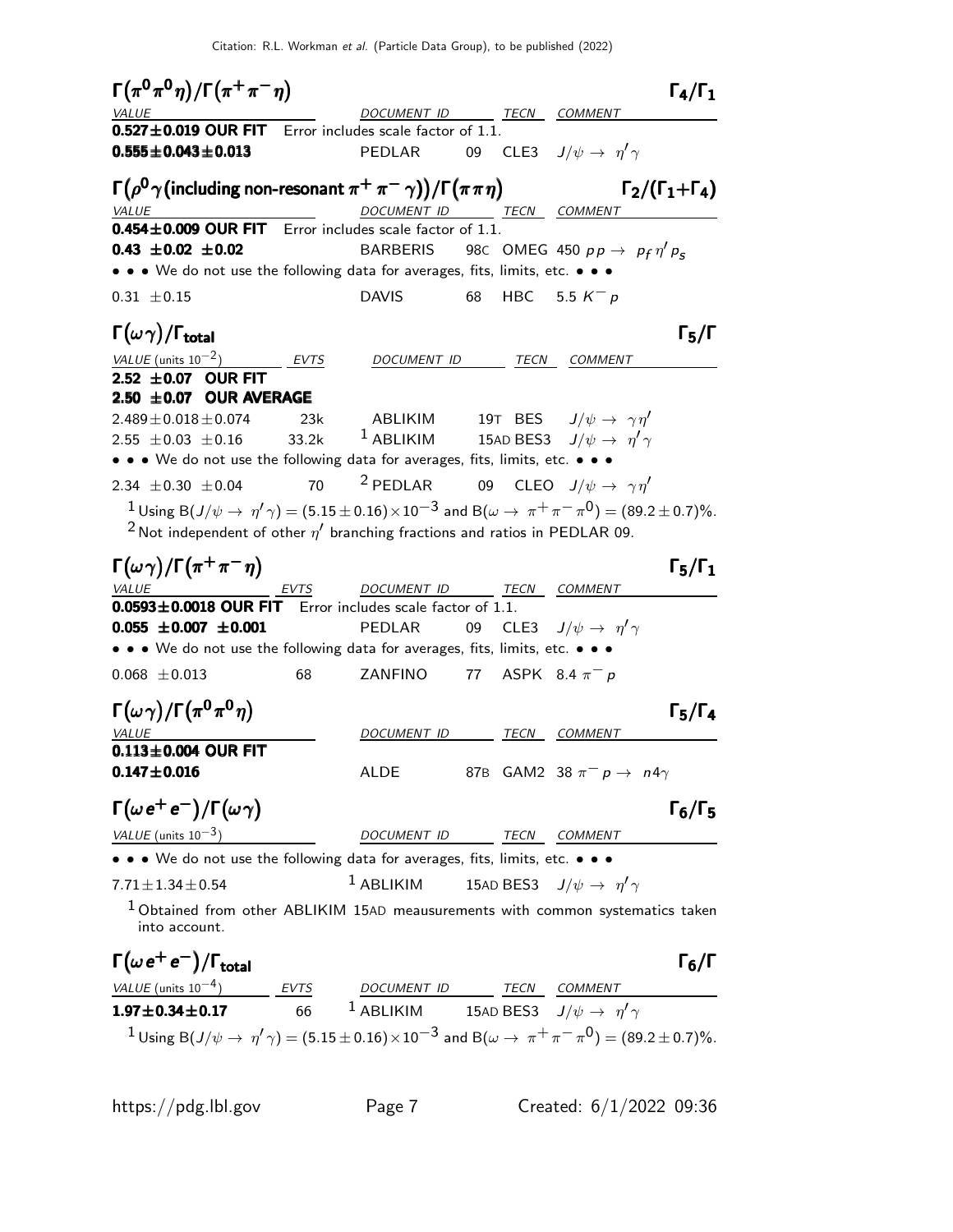| $\Gamma(\rho^{\bm 0}\gamma$ (including non-resonant $\pi^+\,\pi^-\,\gamma) \big)/\big[\Gamma\big(\pi^+\pi^-\,\eta\big)+\Gamma\big(\pi^{\bm 0}\,\pi^{\bm 0}\,\eta\big)+\eta$ |      |                                     |         |                                                                                                                                                                                                                                                                       |
|-----------------------------------------------------------------------------------------------------------------------------------------------------------------------------|------|-------------------------------------|---------|-----------------------------------------------------------------------------------------------------------------------------------------------------------------------------------------------------------------------------------------------------------------------|
| $\left\lceil \left( \omega \gamma \right) \right\rceil$                                                                                                                     |      |                                     |         | $\Gamma_2/(\Gamma_1+\Gamma_4+\Gamma_5)$                                                                                                                                                                                                                               |
| <b>VALUE</b>                                                                                                                                                                |      |                                     |         | DOCUMENT ID TECN COMMENT                                                                                                                                                                                                                                              |
| $0.437 \pm 0.008$ OUR FIT Error includes scale factor of 1.1.                                                                                                               |      |                                     |         |                                                                                                                                                                                                                                                                       |
| • • • We do not use the following data for averages, fits, limits, etc. • • •                                                                                               |      |                                     |         |                                                                                                                                                                                                                                                                       |
| $0.25 \pm 0.14$                                                                                                                                                             |      | <b>DAUBER</b>                       | 64      | HBC 1.95 $K^- p$                                                                                                                                                                                                                                                      |
| $\left[\Gamma(\pi^0\pi^0\eta\text{(charged decay)}) + \Gamma(\omega\text{(charged decay)}\gamma)\right]/\Gamma_{\text{total}}$                                              |      |                                     |         | $(0.286\Gamma_4 + 0.89\Gamma_5)/\Gamma$                                                                                                                                                                                                                               |
| <b>VALUE</b><br>EVTS                                                                                                                                                        |      |                                     |         | DOCUMENT ID TECN COMMENT                                                                                                                                                                                                                                              |
| $0.0864 \pm 0.0017$ OUR FIT Error includes scale factor of 1.1.                                                                                                             |      |                                     |         |                                                                                                                                                                                                                                                                       |
| • • • We do not use the following data for averages, fits, limits, etc. • • •                                                                                               |      |                                     |         |                                                                                                                                                                                                                                                                       |
| $0.045 \pm 0.029$                                                                                                                                                           | 42   |                                     |         | RITTENBERG 69 HBC 1.7-2.7 $K^- p$                                                                                                                                                                                                                                     |
| $\Gamma(\pi^+\pi^-$ neutrals) / $\Gamma_{\rm total}$                                                                                                                        |      |                                     |         | $(0.714\Gamma_1+0.286\Gamma_4+0.89\Gamma_5)/\Gamma$                                                                                                                                                                                                                   |
| <b>EVTS</b><br><i>VALUE</i>                                                                                                                                                 |      | DOCUMENT ID TECN                    |         | <b>COMMENT</b>                                                                                                                                                                                                                                                        |
| 0.3897±0.0028 OUR FIT Error includes scale factor of 1.1.                                                                                                                   |      |                                     |         |                                                                                                                                                                                                                                                                       |
| • • • We do not use the following data for averages, fits, limits, etc. • • •                                                                                               |      |                                     |         |                                                                                                                                                                                                                                                                       |
| 0.4<br>$\pm 0.1$                                                                                                                                                            | 39   | LONDON                              | 66      | HBC 2.24 $K^- p \rightarrow A \pi^+ \pi^-$ neutrals                                                                                                                                                                                                                   |
| 0.35<br>$\pm 0.06$                                                                                                                                                          | 33   | <b>BADIER</b>                       | 65B HBC | $3 K^- p$                                                                                                                                                                                                                                                             |
| $\Gamma(\gamma\gamma)/\Gamma_{\rm total}$                                                                                                                                   |      |                                     |         | $\Gamma_7/\Gamma$                                                                                                                                                                                                                                                     |
| VALUE (units $10^{-2}$ )                                                                                                                                                    | EVTS | DOCUMENT ID                         |         | TECN COMMENT                                                                                                                                                                                                                                                          |
| 2.307±0.035 OUR FIT Error includes scale factor of 1.1.                                                                                                                     |      |                                     |         |                                                                                                                                                                                                                                                                       |
| $2.31 \pm 0.06$ OUR AVERAGE                                                                                                                                                 |      | Error includes scale factor of 1.8. |         |                                                                                                                                                                                                                                                                       |
| $2.331 \pm 0.012 \pm 0.035$                                                                                                                                                 | 71k  | ABLIKIM                             |         | 19T BES $J/\psi \rightarrow \gamma \eta'$                                                                                                                                                                                                                             |
| $1.99$ $^{+0.31}_{-0.27}$ $\pm 0.07$ 114                                                                                                                                    |      | $1$ WICHT                           |         | 08 BELL $B^\pm \to \ K^\pm{}_{\gamma\gamma}$                                                                                                                                                                                                                          |
| $2.00 \pm 0.18$                                                                                                                                                             |      | <sup>2</sup> STANTON                | 80      | SPEC 8.45 $\pi^ p \rightarrow n\pi^+ \pi^- 2\gamma$                                                                                                                                                                                                                   |
| • • • We do not use the following data for averages, fits, limits, etc. • • •                                                                                               |      |                                     |         |                                                                                                                                                                                                                                                                       |
| $2.25 \pm 0.16 \pm 0.03$                                                                                                                                                    | 0.3k | <sup>3</sup> PEDLAR                 |         | 09 CLEO $J/\psi \rightarrow \gamma \eta'$                                                                                                                                                                                                                             |
| 1.8<br>$\pm$ 0.2                                                                                                                                                            | 6000 | $4$ APEL                            | 79      | NICE 15-40 $\pi^-$ p $\rightarrow$ n2 $\gamma$                                                                                                                                                                                                                        |
| $2.5\,$<br>$\pm 0.7$                                                                                                                                                        |      | <b>DUANE</b>                        | 74      | MMS $\pi^- p \to n$ MM                                                                                                                                                                                                                                                |
| $1.71 \pm 0.33$                                                                                                                                                             | 68   |                                     |         | DALPIAZ 72 CNTR 1.6 $\pi^ p\to~nX^0$                                                                                                                                                                                                                                  |
| $^{+0.8}_{-0.6}$<br>2.0                                                                                                                                                     | 31   |                                     |         | HARVEY 71 OSPK 3.65 $\pi^-$ p $\rightarrow$ nX <sup>0</sup>                                                                                                                                                                                                           |
|                                                                                                                                                                             |      |                                     |         | <sup>1</sup> WICHT 08 reports $[\Gamma(\eta'(958) \rightarrow \gamma\gamma)/\Gamma_{\text{total}}] \times [B(B^+ \rightarrow \eta' K^+)] =$<br>$(1.40 + 0.16 + 0.15) \times 10^{-6}$ which we divide by our best value B(B <sup>+</sup> $\rightarrow \eta' K^{+}$ ) = |
| the systematic error from using our best value.                                                                                                                             |      |                                     |         | $(7.04 \pm 0.25) \times 10^{-5}$ . Our first error is their experiment's error and our second error is                                                                                                                                                                |
| <sup>2</sup> Includes APEL 79 result.                                                                                                                                       |      |                                     |         |                                                                                                                                                                                                                                                                       |
| $^3$ Not independent of other $\eta'$ branching fractions and ratios in PEDLAR 09.                                                                                          |      |                                     |         |                                                                                                                                                                                                                                                                       |
| <sup>4</sup> Data is included in STANTON 80 evaluation.                                                                                                                     |      |                                     |         |                                                                                                                                                                                                                                                                       |
| $\Gamma(\gamma\gamma)/\Gamma(\pi^+\pi^-\eta)$                                                                                                                               |      |                                     |         | $\Gamma_7/\Gamma_1$                                                                                                                                                                                                                                                   |
| <i>VALUE</i>                                                                                                                                                                |      |                                     |         | DOCUMENT ID TECN COMMENT                                                                                                                                                                                                                                              |
| 0.0543±0.0012 OUR FIT Error includes scale factor of 1.1.                                                                                                                   |      |                                     |         |                                                                                                                                                                                                                                                                       |

0.053  $\pm$ 0.004  $\pm$ 0.001 Pedlar 09 cle3  $J/\psi \rightarrow \eta' \gamma$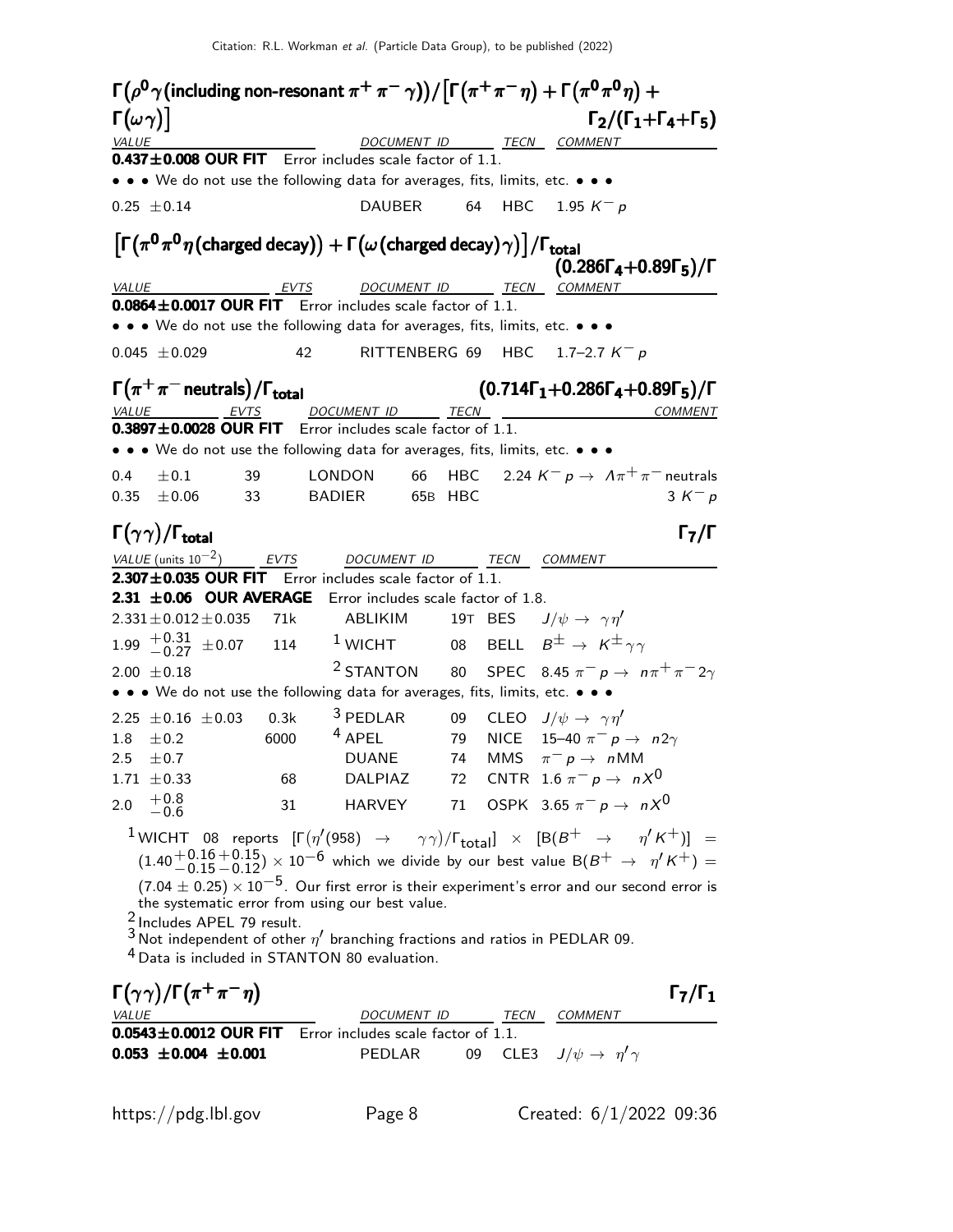$\Gamma(\gamma\gamma)/\Gamma\big(\rho^{\mathsf{0}}\gamma\big)$  (including non-resonant  $\pi^+\,\pi^-\,\gamma)$ )  $\qquad \qquad \Gamma_7/\Gamma_2$  $\Gamma_7/\Gamma_2$ TECN COMMENT  $0.0783 \pm 0.0016$  OUR FIT Error includes scale factor of 1.1. 0.080  $\pm$ 0.008 ABLIKIM 06E BES2  $J/\psi \rightarrow \eta' \gamma$  $\Gamma(\gamma\gamma)/\Gamma(\pi^0\pi^0\eta)$  Γ<sub>7</sub>/Γ<sub>4</sub>  $\Gamma_7/\Gamma_4$ VALUE VALUE DOCUMENT ID TECN COMMENT  $0.1031 \pm 0.0028$  OUR FIT  $0.105 \pm 0.010$  OUR AVERAGE Error includes scale factor of 1.9.  $0.091 \pm 0.009$  AMSLER 93 CBAR  $0.0 \bar{p} p$ 0.112  $\pm$ 0.002  $\pm$ 0.006 ALDE 87B GAM2 38  $\pi^-$  p  $\rightarrow$  n2 $\gamma$  $\Gamma(\gamma\gamma)/\Gamma\bigl(\pi^0\pi^0\eta\text{(neutral decay)}\bigr) \qquad \qquad \qquad \qquad \Gamma_7/0.714\Gamma_4$ VALUE  $EVTS$  DOCUMENT ID TECN COMMENT  $0.144 \pm 0.004$  OUR FIT • • • We do not use the following data for averages, fits, limits, etc. • • •  $0.188 \pm 0.058$  16 APEL 72 OSPK  $3.8 \pi^{-} p \rightarrow n X^{0}$ Γ(neutrals) Γ(neutrals)/Γ<sub>total</sub> Γ (0.714Γ<sub>4</sub>+0.09Γ<sub>5</sub>+Γ<sub>7</sub>)/Γ VALUE EVTS DOCUMENT ID TECN COMMENT  $0.185 \pm 0.004$  OUR FIT Error includes scale factor of 1.1. • • • We do not use the following data for averages, fits, limits, etc. • • •  $0.185 \pm 0.022$  535 BASILE 71 CNTR  $1.6 \pi^- p \to n \times 0$  $0.189 \pm 0.026$  123 RITTENBERG 69 HBC 1.7–2.7 K<sup>-</sup> p Γ $(3\pi^0)/\Gamma_{\text{total}}$  Γ $_8/\Gamma$  $\Gamma_{\rm B}/\Gamma$ VALUE (units 10<sup>-3</sup>) EVTS DOCUMENT ID TECN COMMENT 2.50  $\pm$  0.17 OUR FIT  $3.57 \pm 0.26$  OUR AVERAGE 3.522 $\pm$ 0.082 $\pm$ 0.254 2015 ABLIKIM 17 BES3 J/ $\psi \rightarrow \ \gamma(3\pi^{\text{O}})$ 4.79  $\pm$  0.59  $\pm$  1.14 183 <sup>1</sup> ABLIKIM 15P BES3  $J/\psi \to K^+ K^- 3\pi$ • • • We do not use the following data for averages, fits, limits, etc. • • • 3.56  $\pm$  0.22  $\pm$  0.34  $\phantom{00}$  309  $\phantom{00}$   $^2$  ABLIKIM  $\phantom{00}$  12E BES3  $\phantom{0}$  J/ $\psi$   $\rightarrow$   $\phantom{0}\gamma(3\pi^0)$  $1$ We have added all systematic uncertainties in quadrature to a single value. 2 Superseded by ABLIKIM 17. Γ $(3\pi^0)/\Gamma(\pi^0\pi^0\eta)$  Γε $\sqrt{\Gamma_4}$  $\Gamma_8/\Gamma_4$ VALUE (units  $10^{-4}$ ) EVTS DOCUMENT ID TECN COMMENT 112± 8 OUR FIT 78±10 OUR AVERAGE  $86 \pm 19$  235 BLIK 08 GAMS 32  $\pi^-$  p  $\rightarrow \eta'$  n  $74\pm15$  ALDE 87B GAM2 38  $\pi^-$  p → n6γ 75 $\pm$ 18 BINON 84 GAM2 30–40  $\pi^- p \to n6\gamma$  $\Gamma(\mu^+\mu^-\gamma)/\Gamma(\gamma\gamma)$  Γ<sub>9</sub>/Γ<sub>7</sub> Γ9/ΓVALUE (units  $10^{-3}$ ) EVTS DOCUMENT ID TECN COMMENT **4.9±1.2** 33 VIKTOROV 80 CNTR 25,33  $\pi^-$  p  $\rightarrow$  2 $\mu\gamma$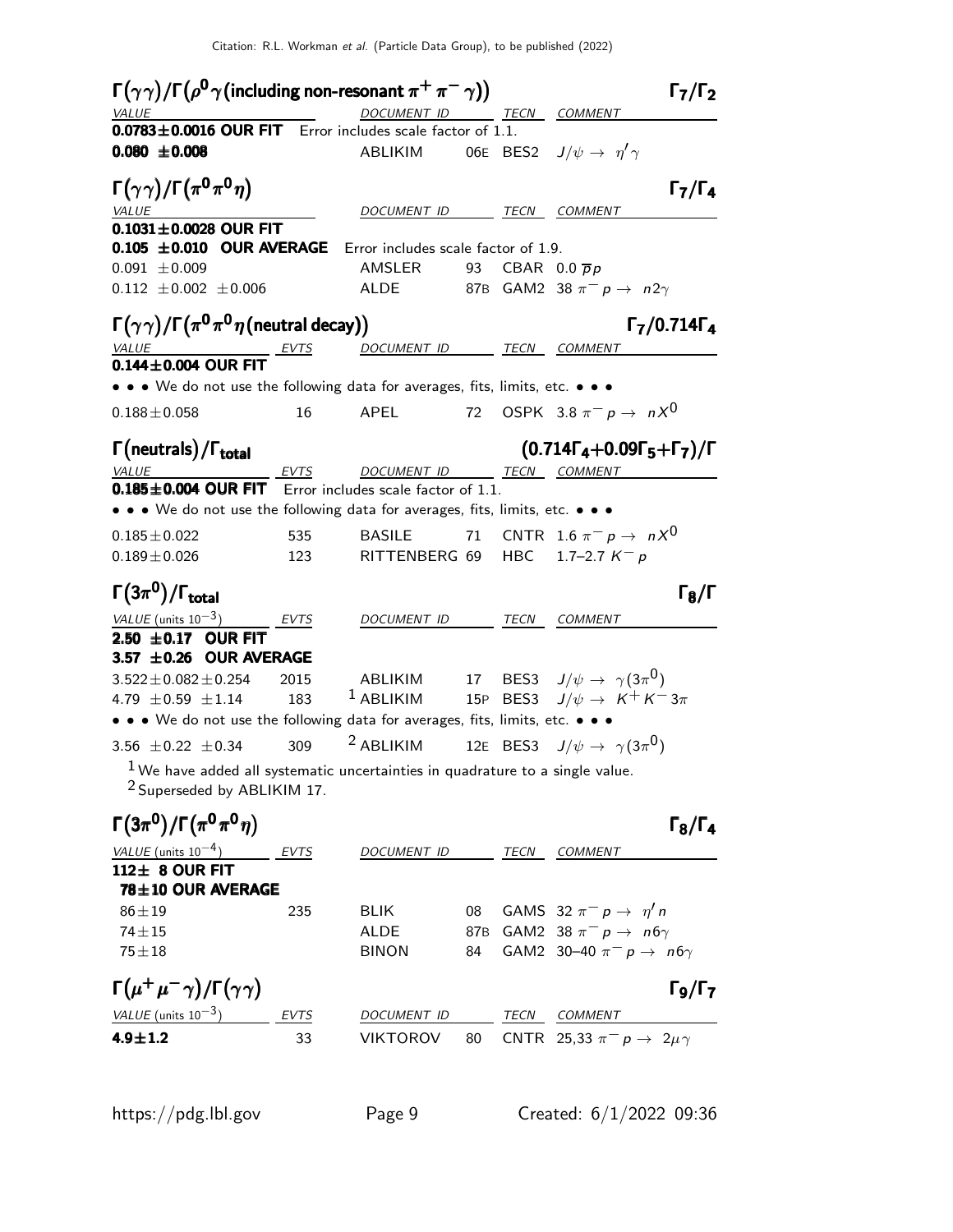| $\Gamma(\pi^+\pi^-\mu^+\mu^-)/\Gamma_{\rm total}$                                                                                                                                                                                                                                                                                                                                                                                                                                                                                                                                                                                                                                                                                                                                                                                                                                                                                                                                                                                                                                                        |      |                                                                             |    |  |                                                                                                    | $\Gamma_{10}/\Gamma$   |  |
|----------------------------------------------------------------------------------------------------------------------------------------------------------------------------------------------------------------------------------------------------------------------------------------------------------------------------------------------------------------------------------------------------------------------------------------------------------------------------------------------------------------------------------------------------------------------------------------------------------------------------------------------------------------------------------------------------------------------------------------------------------------------------------------------------------------------------------------------------------------------------------------------------------------------------------------------------------------------------------------------------------------------------------------------------------------------------------------------------------|------|-----------------------------------------------------------------------------|----|--|----------------------------------------------------------------------------------------------------|------------------------|--|
| $VALUE$ (units $10^{-5}$ ) $CL\%$ EVTS DOCUMENT ID TECN COMMENT                                                                                                                                                                                                                                                                                                                                                                                                                                                                                                                                                                                                                                                                                                                                                                                                                                                                                                                                                                                                                                          |      |                                                                             |    |  |                                                                                                    |                        |  |
| $1.95 \pm 0.37 \pm 0.03$                                                                                                                                                                                                                                                                                                                                                                                                                                                                                                                                                                                                                                                                                                                                                                                                                                                                                                                                                                                                                                                                                 | 53   | <sup>1</sup> ABLIKIM 211 BES3 $J/\psi \rightarrow \gamma \eta'$ (958)       |    |  |                                                                                                    |                        |  |
| • • • We do not use the following data for averages, fits, limits, etc. • • •                                                                                                                                                                                                                                                                                                                                                                                                                                                                                                                                                                                                                                                                                                                                                                                                                                                                                                                                                                                                                            |      |                                                                             |    |  |                                                                                                    |                        |  |
| < 2.9                                                                                                                                                                                                                                                                                                                                                                                                                                                                                                                                                                                                                                                                                                                                                                                                                                                                                                                                                                                                                                                                                                    | 90   | <sup>2</sup> ABLIKIM 130 BES3 $J/\psi \rightarrow \gamma \eta'$<br>$3$ NAIK |    |  |                                                                                                    |                        |  |
| 09 CLEO $J/\psi \rightarrow \gamma \eta'$<br>$<$ 24<br>90<br>$^1$ ABLIKIM 211 reports $(1.97\pm0.33\pm0.19)\times10^{-5}$ from a measurement of [F $(\eta'(958)\rightarrow$<br>$\pi^+\pi^-\mu^+\mu^-)/\Gamma_{\rm total}$ ] $\times$ $[{\rm B}(J/\psi(1S)$ $\rightarrow$ $\gamma\eta'(958))]$ assuming ${\rm B}(J/\psi(1S)$ $\rightarrow$<br>$\gamma\,\eta^{\prime}(958))=(5.21\pm0.17)\times10^{-3},$ which we rescale to our best value B $(J/\psi(1S)\rightarrow$<br>$\gamma\eta'(958)$ ) = (5.25 $\pm$ 0.07) $\times$ 10 <sup>-3</sup> . Our first error is their experiment's error and our<br>second error is the systematic error from using our best value.<br><sup>2</sup> Using $\Gamma_2/\Gamma = (29.3 \pm 0.6)\%$ from PDG 12.<br>$3$ Not independent of measured value of $\Gamma_{10}/\Gamma_1$ from NAIK 09.<br>$\Gamma(\pi^+\pi^-\mu^+\mu^-)/\Gamma(\pi^+\pi^-\eta)$<br>$\Gamma_{10}/\Gamma_1$<br>$\frac{\text{VALUE (units 10}^{-3})}{\text{C0.5}}$ $\frac{\text{CL\%}}{90}$ $\frac{\text{DOCUMENT ID}}{1 \text{ NAIK}}$ $\frac{\text{TECN}}{09}$ $\frac{\text{COMMENT}}{\text{CLEO}}$ |      |                                                                             |    |  |                                                                                                    |                        |  |
|                                                                                                                                                                                                                                                                                                                                                                                                                                                                                                                                                                                                                                                                                                                                                                                                                                                                                                                                                                                                                                                                                                          |      |                                                                             |    |  |                                                                                                    |                        |  |
| <sup>1</sup> NAIK 09 reports $[\Gamma(\eta'(958) \rightarrow \pi^+\pi^-\mu^+\mu^-)/\Gamma(\eta'(958) \rightarrow \pi^+\pi^-\eta)] / [B(\eta \rightarrow$<br>$(2\gamma)] < 1.3 \times 10^{-3}$ which we multiply by our best value B $(\eta \to 2\gamma) = 39.36 \times 10^{-2}$ .                                                                                                                                                                                                                                                                                                                                                                                                                                                                                                                                                                                                                                                                                                                                                                                                                        |      |                                                                             |    |  |                                                                                                    |                        |  |
|                                                                                                                                                                                                                                                                                                                                                                                                                                                                                                                                                                                                                                                                                                                                                                                                                                                                                                                                                                                                                                                                                                          |      |                                                                             |    |  |                                                                                                    |                        |  |
| $\Gamma(\pi^+\pi^-\mu^+\mu^-)/\Gamma(\rho^0\gamma$ (including non-resonant $\pi^+\pi^-\gamma)$ )                                                                                                                                                                                                                                                                                                                                                                                                                                                                                                                                                                                                                                                                                                                                                                                                                                                                                                                                                                                                         |      |                                                                             |    |  |                                                                                                    | $\Gamma_{10}/\Gamma_2$ |  |
| VALUE (units $10^{-4}$ ) CL%                                                                                                                                                                                                                                                                                                                                                                                                                                                                                                                                                                                                                                                                                                                                                                                                                                                                                                                                                                                                                                                                             |      | DOCUMENT ID TECN COMMENT                                                    |    |  |                                                                                                    |                        |  |
| $\leq 1.0$                                                                                                                                                                                                                                                                                                                                                                                                                                                                                                                                                                                                                                                                                                                                                                                                                                                                                                                                                                                                                                                                                               | 90   | ABLIKIM 130 BES3 $J/\psi \rightarrow \gamma \eta'$                          |    |  |                                                                                                    |                        |  |
| $\Gamma(\pi^+\pi^-\pi^0)/\Gamma_{\rm total}$                                                                                                                                                                                                                                                                                                                                                                                                                                                                                                                                                                                                                                                                                                                                                                                                                                                                                                                                                                                                                                                             |      |                                                                             |    |  |                                                                                                    | $\Gamma_{11}/\Gamma$   |  |
| VALUE (units $10^{-3}$ ) EVTS                                                                                                                                                                                                                                                                                                                                                                                                                                                                                                                                                                                                                                                                                                                                                                                                                                                                                                                                                                                                                                                                            |      | DOCUMENT ID                                                                 |    |  | TECN COMMENT                                                                                       |                        |  |
| 3.61 ±0.18 OUR FIT                                                                                                                                                                                                                                                                                                                                                                                                                                                                                                                                                                                                                                                                                                                                                                                                                                                                                                                                                                                                                                                                                       |      |                                                                             |    |  |                                                                                                    |                        |  |
| 3.61 $\pm$ 0.18 OUR AVERAGE                                                                                                                                                                                                                                                                                                                                                                                                                                                                                                                                                                                                                                                                                                                                                                                                                                                                                                                                                                                                                                                                              | 6067 |                                                                             |    |  |                                                                                                    |                        |  |
| $3.591 \pm 0.054 \pm 0.174$<br>4.28 $\pm$ 0.49 $\pm$ 1.11                                                                                                                                                                                                                                                                                                                                                                                                                                                                                                                                                                                                                                                                                                                                                                                                                                                                                                                                                                                                                                                | 78   | ABLIKIM<br>$1$ ABLIKIM                                                      |    |  | 17 BES3 $J/\psi \rightarrow \gamma(\pi^+\pi^-\pi^0)$<br>15P BES3 $J/\psi \rightarrow K^+ K^- 3\pi$ |                        |  |
| 3.7 $\begin{array}{cc} +1.1 \\ -0.9 \end{array}$<br>±0.4                                                                                                                                                                                                                                                                                                                                                                                                                                                                                                                                                                                                                                                                                                                                                                                                                                                                                                                                                                                                                                                 |      | $2$ NAIK                                                                    | 09 |  | CLEO $J/\psi \rightarrow \gamma \eta'$                                                             |                        |  |
| • • • We do not use the following data for averages, fits, limits, etc. • • •                                                                                                                                                                                                                                                                                                                                                                                                                                                                                                                                                                                                                                                                                                                                                                                                                                                                                                                                                                                                                            |      |                                                                             |    |  |                                                                                                    |                        |  |
| 3.83 $\pm$ 0.15 $\pm$ 0.39                                                                                                                                                                                                                                                                                                                                                                                                                                                                                                                                                                                                                                                                                                                                                                                                                                                                                                                                                                                                                                                                               | 1014 | 3 ABLIKIM                                                                   |    |  | 12E BES3 $J/\psi \rightarrow \gamma(\pi^+\pi^-\pi^0)$                                              |                        |  |
| $^1$ We have added all systematic uncertainties in quadrature to a single value.<br>$^2$ Not independent of measured value of $\Gamma_{11}/\Gamma_1$ from NAIK 09.<br><sup>3</sup> Superseded by ABLIKIM 17.                                                                                                                                                                                                                                                                                                                                                                                                                                                                                                                                                                                                                                                                                                                                                                                                                                                                                             |      |                                                                             |    |  |                                                                                                    |                        |  |
| $\Gamma((\pi^+\pi^-\pi^0)$ S-wave) / $\Gamma_{\text{total}}$<br>VALUE (units $10^{-4}$ )                                                                                                                                                                                                                                                                                                                                                                                                                                                                                                                                                                                                                                                                                                                                                                                                                                                                                                                                                                                                                 | EVTS |                                                                             |    |  |                                                                                                    | $\Gamma_{12}/\Gamma$   |  |

**37.63±0.77±5.00** 6580  $^1$  ABLIKIM 17 BES3  $J/\psi \to \gamma(\pi^+\pi^-\pi^0)$  $1$  We have added all systematic uncertainties in quadrature .

 $\Gamma(\pi^{\mp}\rho^{\pm})/\Gamma_{\rm total}$  Γ<sub>13</sub>/Γ VALUE (units  $10^{-4}$ ) EVTS DOCUMENT ID TECN COMMENT **7.44±0.60±2.23** 1231 1 ABLIKIM 17 BES3  $J/\psi \to \gamma(\pi^{\mp}\rho^{\pm})$ 

 $1$  We have added all systematic uncertainties in quadrature .

https://pdg.lbl.gov Page 10 Created: 6/1/2022 09:36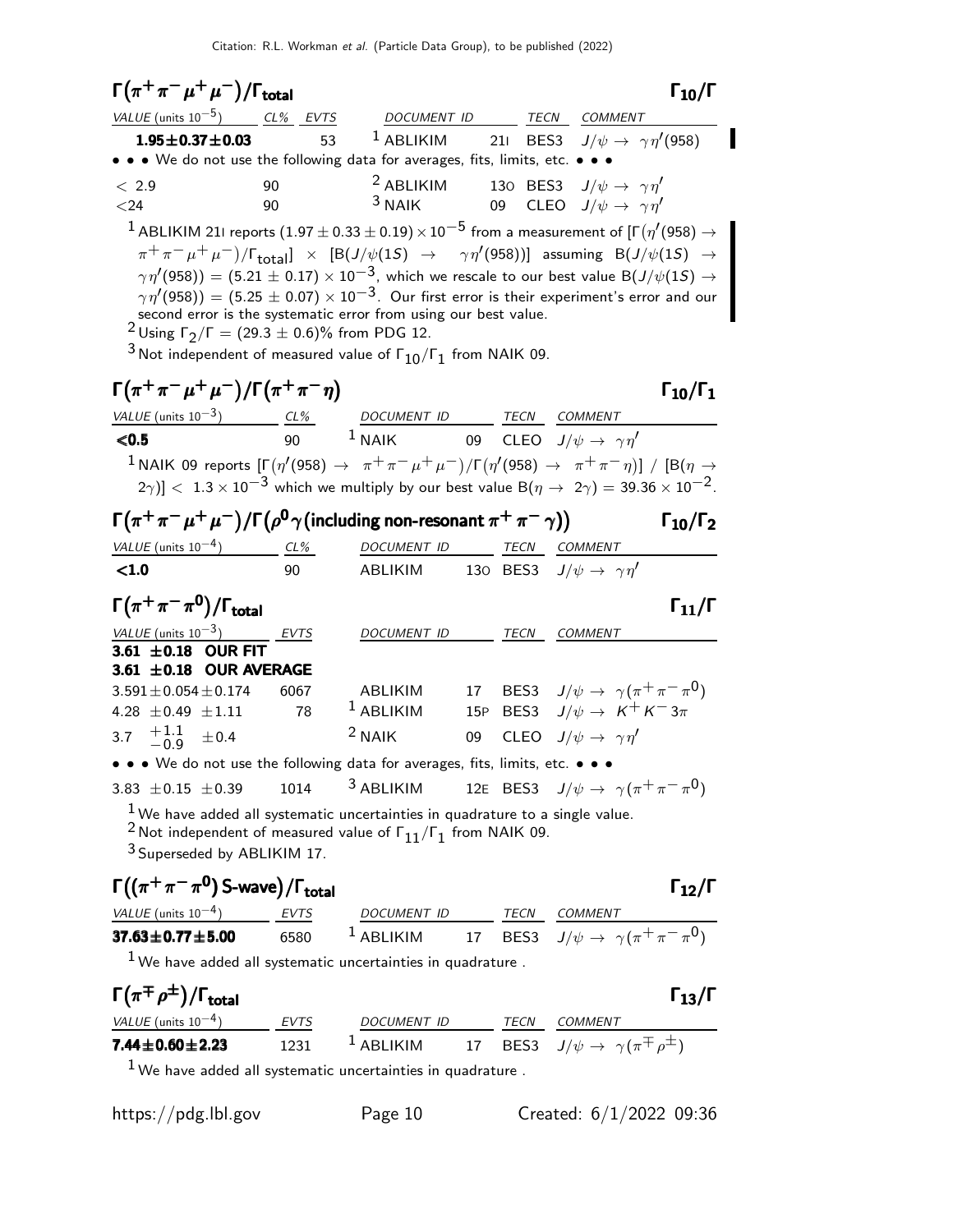$\Gamma(\pi^+\pi^-\pi^0)/\Gamma(\pi^+\pi^-\eta)$   $\Gamma_{11}/\Gamma_1$  $VALUE$  (units 10<sup>-3</sup>) EVTS DOCUMENT ID TECN COMMENT  $8.5 \pm 0.4$  OUR FIT Error includes scale factor of 1.1.  $8.27^{+2.49}_{-2.12}\pm$ 0.04 20  $1$  NAIK 09 CLEO  $J/\psi \rightarrow \gamma \eta'$  $1$  NAIK 09 reports  $[\Gamma(\eta^\prime(958) \to~\pi^+\pi^-\pi^0)/\Gamma(\eta^\prime(958) \to~\pi^+\pi^-\eta)]~/~[{\rm B}(\eta \to~2\gamma)]=$  $(21 + 6 \over 5 + 2) \times 10^{-3}$  which we multiply by our best value B $(\eta \to 2\gamma) = (39.36 \pm 0.18) \times$  $10^{-2}$ . Our first error is their experiment's error and our second error is the systematic error from using our best value.  $\Gamma(\pi^0\rho^0)/\Gamma_{\rm total}$  Γ<sub>14</sub>/Γ /Γ $\Gamma$ total $\Gamma_{14}/\Gamma$ VALUE CL% DOCUMENT ID TECN COMMENT  $\leq$ 0.04 90 RITTENBERG 65 HBC 2.7 K<sup>-</sup> p  $\Gamma(2(\pi^+\pi^-))/\Gamma_{\text{total}}$  Γ<sub>15</sub>/Γ /Γ<sub>total</sub> Γ<sub>15</sub>/Γ VALUE (units  $10^{-5}$ ) CL% EVTS DOCUMENT ID TECN COMMENT 8.4 $\pm$ 0.9 $\pm$ 0.1 199  $^1$  Ablikim 14m bess J/ $\psi \rightarrow \gamma \eta'$ • • • We do not use the following data for averages, fits, limits, etc. •  $<$  24 90  $<$  2 NAIK 09 CLEO  $J/\psi \rightarrow \gamma \eta'$  $<$ 1000 90 RITTENBERG 69 HBC 1.7–2.7 K<sup>-</sup> p  $^1$  ABLIKIM 14M reports  $[\Gamma(\eta'(958)\to\ 2(\pi^+\pi^-))/\Gamma_{\rm total}]\times[{\rm B}(J/\psi(1S)\to\ \gamma\eta'(958))]$  $=$  (4.40  $\pm$  0.35  $\pm$  0.30)  $\times$  10<sup>-7</sup> which we divide by our best value B(J/ $\psi$ (15)  $\rightarrow$  $\gamma\, \eta^{\prime} (958)) = (5.25 \pm 0.07) \times 10^{-3}.$  Our first error is their experiment's error and our second error is the systematic error from using our best value.  $^2$ Not independent of measured value of  $\Gamma_{15}/\Gamma_{1}^{+}$  from NAIK 09.  $\Gamma(2(\pi^+\pi^-))/\Gamma(\pi^+\pi^-\eta)$  Γ<sub>15</sub>/Γ<sub>1</sub>  $\Gamma_{15}/\Gamma_1$ VALUE (units  $10^{-3}$ ) CL% DOCUMENT ID TECN COMMENT **<0.6** 90  $^1$  NAIK 09 CLEO  $J/\psi \rightarrow \gamma \eta'$  $1$  NAIK 09 reports  $[\Gamma(\eta^\prime(958) \to 2(\pi^+\pi^-))/\Gamma(\eta^\prime(958) \to \pi^+\pi^-\eta)]$  /  $[\rm B(\eta \to 2\gamma)]$  $< 1.4 \times 10^{-3}$  which we multiply by our best value B $(\eta \to 2\gamma) = 39.36 \times 10^{-2}$ .  $\Gamma(\pi^+\pi^-2\pi^0)/\Gamma_{\rm total}$  Γ<sub>16</sub>/Γ /Γ $\Gamma_{\rm total}$ Γ VALUE (units  $10^{-4}$ )  $CL\%$  EVTS DOCUMENT ID TECN COMMENT **1.79±0.38±0.02** 84 <sup>1</sup> ABLIKIM 14M BES3  $J/\psi \to \gamma \eta'$ • • • We do not use the following data for averages, fits, limits, etc. • •  $\langle 27 \rangle$  90  $^2$  NAIK 09 CLEO  $J/\psi \rightarrow \gamma \eta'$  $^1$  ABLIKIM 14M reports [Γ $(\eta'$ (958)  $\rightarrow\ \pi^+\pi^-2\pi^0)/$ Γ $_{\rm total}$ ]  $\times$  [B(J/ $\psi(1S)\rightarrow\ \gamma\eta'($ 958))]  $=(9.38\pm 1.79\pm 0.89)\times 10^{-7}$  which we divide by our best value B $(J/\psi(1S)\rightarrow\ \gamma\eta^{\prime}(958))$  $= (5.25 \pm 0.07) \times 10^{-3}$ . Our first error is their experiment's error and our second error is the systematic error from using our best value.  $^2$ Not independent of measured value of  $\Gamma_{16}/\Gamma_1$  from NAIK 09.  $\Gamma(\pi^+\pi^- 2\pi^0)/\Gamma(\pi^+\pi^-\eta)$  Γ<sub>16</sub>/Γ<sub>1</sub>  $VALUE$  (units 10<sup>-3</sup>) CL% DOCUMENT ID TECN COMMENT  $\leq$ 6 90  $^1$  NAIK 09 CLEO  $J/\psi \rightarrow \gamma \eta'$  $^1$ NAIK 09 reports  $[\Gamma(\eta^\prime(958)\to~\pi^+\pi^-2\pi^0)/\Gamma(\eta^\prime(958)\to~\pi^+\pi^-\eta)]~/~[{\rm B}(\eta\to~2\gamma)]$  $<$  15  $\times$  10 $^{-3}$  which we multiply by our best value B $(\eta\rightarrow~2\gamma)=$  39.36  $\times$  10 $^{-2}.$ 

https://pdg.lbl.gov Page 11 Created: 6/1/2022 09:36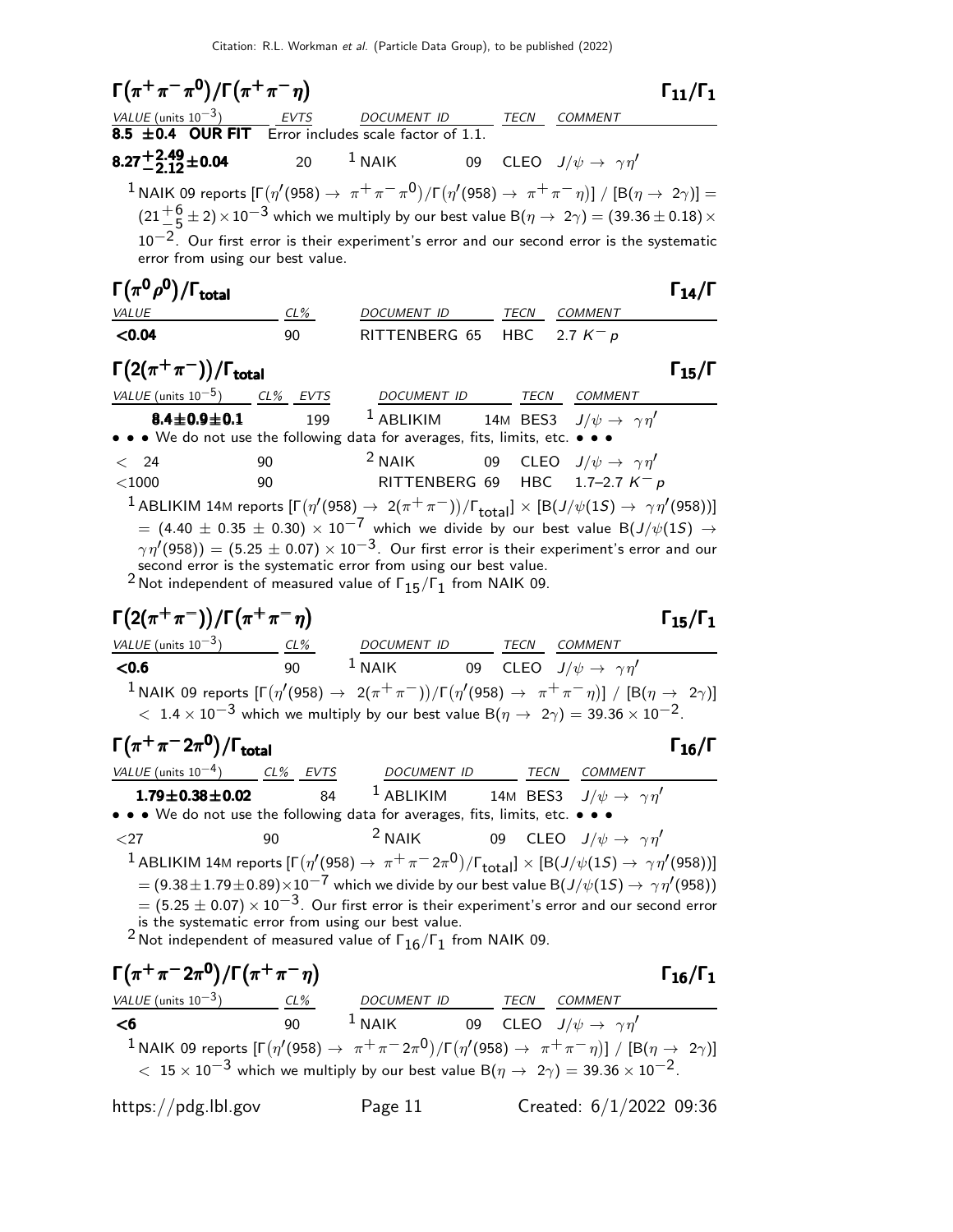| $\Gamma(2(\pi^+\pi^-)$ neutrals) / $\Gamma_{\rm total}$                                                                                                                                                                                               |        |                                                                                                                                        |     |                                        | $\Gamma_{17}/\Gamma$   |
|-------------------------------------------------------------------------------------------------------------------------------------------------------------------------------------------------------------------------------------------------------|--------|----------------------------------------------------------------------------------------------------------------------------------------|-----|----------------------------------------|------------------------|
| VALUE                                                                                                                                                                                                                                                 | $CL\%$ | DOCUMENT ID TECN COMMENT                                                                                                               |     |                                        |                        |
| < 0.01                                                                                                                                                                                                                                                | 95     | <b>DANBURG</b>                                                                                                                         | 73  | HBC 2.2 $K^- p \rightarrow AX^0$       |                        |
| • • • We do not use the following data for averages, fits, limits, etc. • • •                                                                                                                                                                         |        |                                                                                                                                        |     |                                        |                        |
| < 0.01                                                                                                                                                                                                                                                | 90     | RITTENBERG 69 HBC 1.7-2.7 $K^- p$                                                                                                      |     |                                        |                        |
| $\Gamma\big(2(\pi^+\pi^-)\pi^0\big)/\Gamma_{\rm total}$                                                                                                                                                                                               |        |                                                                                                                                        |     |                                        | $\Gamma_{18}/\Gamma$   |
| $VALUE$ $CL\%$                                                                                                                                                                                                                                        |        | DOCUMENT ID TECN COMMENT                                                                                                               |     |                                        |                        |
| • • • We do not use the following data for averages, fits, limits, etc. • • •                                                                                                                                                                         |        |                                                                                                                                        |     |                                        |                        |
| < 0.002                                                                                                                                                                                                                                               | 90     | $1$ NAIK<br>RITTENBERG 69 HBC $1.7-2.7 K^- p$                                                                                          | 09  | CLEO $J/\psi \rightarrow \gamma \eta'$ |                        |
| < 0.01                                                                                                                                                                                                                                                | 90     |                                                                                                                                        |     |                                        |                        |
|                                                                                                                                                                                                                                                       |        | $^1$ Not independent of measured value of $\Gamma_{18}/\Gamma_1$ from NAIK 09.                                                         |     |                                        |                        |
| $\Gamma(2(\pi^+\pi^-)\pi^0)/\Gamma(\pi^+\pi^-\eta)$                                                                                                                                                                                                   |        |                                                                                                                                        |     |                                        | $\Gamma_{18}/\Gamma_1$ |
|                                                                                                                                                                                                                                                       |        |                                                                                                                                        |     |                                        |                        |
| $\frac{\text{VALUE (units 10}^{-3})}{\text{C4}}$ $\frac{\text{CL\%}}{90}$ $\frac{\text{DOCUMENT ID}}{1 \text{ NAIK}}$ $\frac{\text{TECN}}{09}$ $\frac{\text{CDMMENT}}{\text{CLEO}}$ $\frac{\text{COMMENT}}{\text{J/\psi \rightarrow \gamma \gamma'}}$ |        |                                                                                                                                        |     |                                        |                        |
|                                                                                                                                                                                                                                                       |        | $^1$ NAIK 09 reports $[\Gamma(\eta'(958) \to 2(\pi^+\pi^-)\pi^0)/\Gamma(\eta'(958) \to \pi^+\pi^-\eta)]$ / $[\rm B(\eta \to 2\gamma)]$ |     |                                        |                        |
|                                                                                                                                                                                                                                                       |        | $<~11\times 10^{-3}$ which we multiply by our best value B $(\eta\rightarrow~2\gamma)=39.36\times 10^{-2}$ .                           |     |                                        |                        |
| $\Gamma(2(\pi^{+}\pi^{-})2\pi^{0})/\Gamma_{\rm total}$                                                                                                                                                                                                |        |                                                                                                                                        |     |                                        | $\Gamma_{19}/\Gamma$   |
| VALUE CL% DOCUMENT ID TECN COMMENT                                                                                                                                                                                                                    |        |                                                                                                                                        |     |                                        |                        |
| < 0.01                                                                                                                                                                                                                                                | 95     | KALBFLEISCH 64B HBC $K^- p \to A2(\pi^+\pi^-) + \text{MM}$                                                                             |     |                                        |                        |
| • • • We do not use the following data for averages, fits, limits, etc. • • •                                                                                                                                                                         |        |                                                                                                                                        |     |                                        |                        |
| < 0.01                                                                                                                                                                                                                                                | 90     | LONDON<br>66                                                                                                                           | HBC | Compilation                            |                        |
| $\Gamma(3(\pi^+\pi^-))/\Gamma_{\rm total}$                                                                                                                                                                                                            |        |                                                                                                                                        |     |                                        | $\Gamma_{20}/\Gamma$   |
| $VALUE$ (units 10 <sup>-5</sup> ) CL% DOCUMENT ID TECN COMMENT                                                                                                                                                                                        |        |                                                                                                                                        |     |                                        |                        |
| < 3.1                                                                                                                                                                                                                                                 | 90     | <sup>1</sup> ABLIKIM 130 BES3 $J/\psi \rightarrow \gamma 3(\pi^+\pi^-)$                                                                |     |                                        |                        |
| • • • We do not use the following data for averages, fits, limits, etc. • • •                                                                                                                                                                         |        |                                                                                                                                        |     |                                        |                        |
| < 53                                                                                                                                                                                                                                                  | 90     | $2$ NAIK                                                                                                                               | 09  | CLEO $J/\psi \rightarrow \gamma \eta'$ |                        |
| $500$                                                                                                                                                                                                                                                 | 95     | KALBFLEISCH 64B HBC $K^ p \to A2(\pi^+\pi^-)$                                                                                          |     |                                        |                        |
|                                                                                                                                                                                                                                                       |        | <sup>1</sup> Using B(J/ $\psi \rightarrow \gamma \eta'(958)$ ) = (5.16 ± 0.15) × 10 <sup>-3</sup> .                                    |     |                                        |                        |
|                                                                                                                                                                                                                                                       |        | <sup>2</sup> Not independent of measured value of $\Gamma_{20}/\Gamma_{1}$ from NAIK 09.                                               |     |                                        |                        |
| $\Gamma\left(3(\pi^+\pi^-)\right)/\Gamma\left(\pi^+\pi^-\eta\right)$                                                                                                                                                                                  |        |                                                                                                                                        |     |                                        | $\Gamma_{20}/\Gamma_1$ |
|                                                                                                                                                                                                                                                       |        |                                                                                                                                        |     |                                        |                        |
| $\frac{VALUE \text{ (units 10}^{-3})}{1}$ $\frac{CL\%}{NAIK}$ $\frac{DOCUMENT \text{ } ID}{09}$ $\frac{TECN}{CLEO}$ $\frac{COMMENT}{J/\psi \rightarrow \gamma \eta'}$                                                                                 |        |                                                                                                                                        |     |                                        |                        |
|                                                                                                                                                                                                                                                       |        |                                                                                                                                        |     |                                        |                        |
|                                                                                                                                                                                                                                                       |        | <sup>1</sup> NAIK 09 reports $[\Gamma(\eta'(958) \to 3(\pi^+\pi^-))/\Gamma(\eta'(958) \to \pi^+\pi^-\eta)] / [B(\eta \to 2\gamma)]$    |     |                                        |                        |
|                                                                                                                                                                                                                                                       |        | $<~3.0\times 10^{-3}$ which we multiply by our best value B $(\eta\rightarrow~2\gamma)=39.36\times 10^{-2}$ .                          |     |                                        |                        |
| $\Gamma(K^{\pm}\pi^{\mp})/\Gamma(\rho^0\gamma)$ (including non-resonant $\pi^+\pi^-\gamma)$ )                                                                                                                                                         |        |                                                                                                                                        |     |                                        | $\Gamma_{21}/\Gamma_2$ |

| $\Gamma(K^{\pm}\pi^+) / \Gamma(\rho^0\gamma)$ (including non-resonant $\pi^+\pi^-\gamma)$ ) |     |             |              | $\Gamma_{21}/\Gamma_2$                                   |
|---------------------------------------------------------------------------------------------|-----|-------------|--------------|----------------------------------------------------------|
| <i>VALUE</i>                                                                                | CL% | DOCUMENT ID | TECN COMMENT |                                                          |
| ${<}1.3 \times 10^{-4}$                                                                     | 90. | ABLIKIM     |              | 16M BES3 $e^+e^- \rightarrow J/\psi \rightarrow$ hadrons |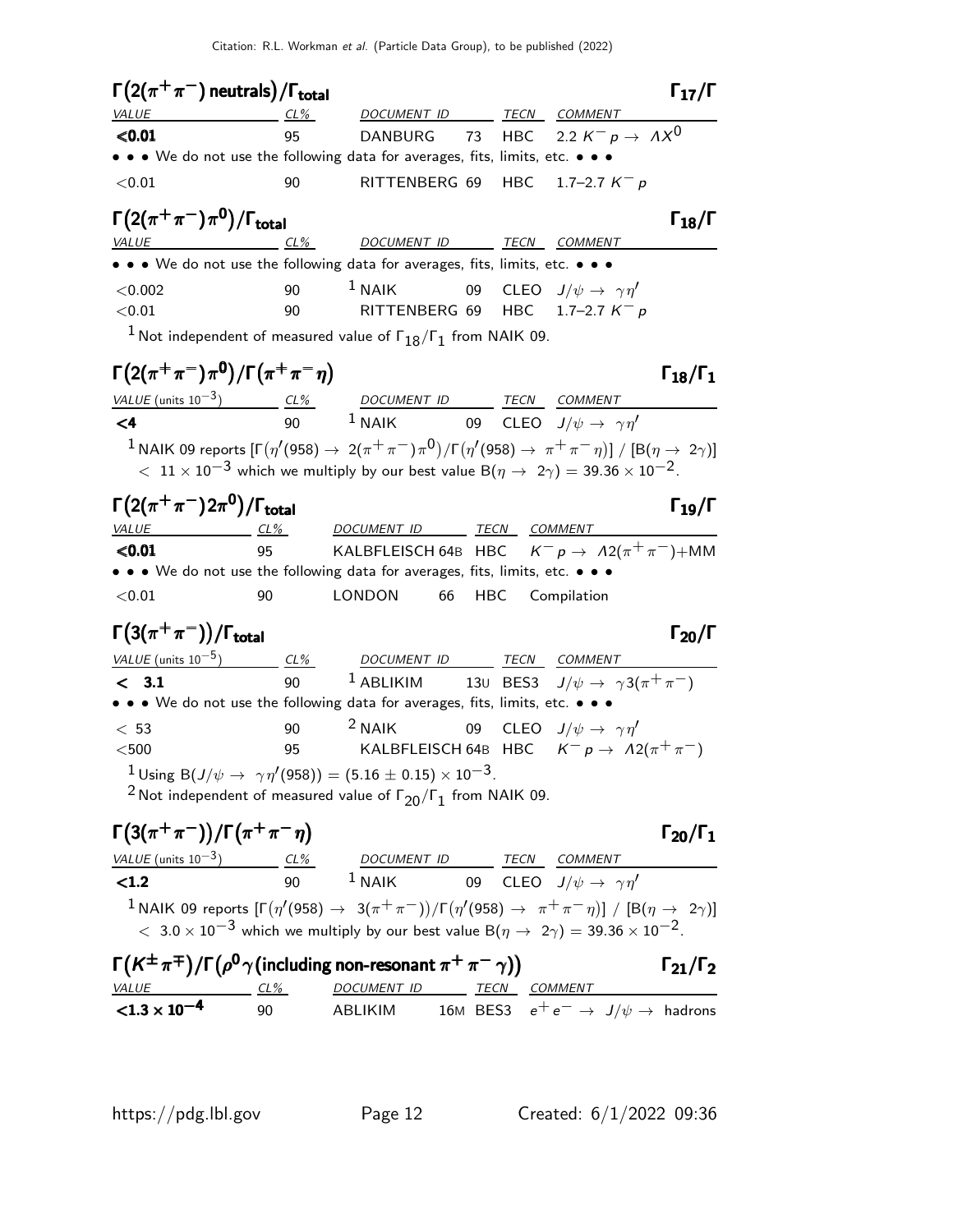Citation: R.L. Workman et al. (Particle Data Group), to be published (2022)

 $\Gamma(\pi^+\pi^-e^+e^-)/\Gamma_{\rm total}$   $\Gamma_{22}/\Gamma$ VALUE (units  $10^{-3}$ ) CL% EVTS DOCUMENT ID TECN COMMENT  $2.42 \pm 0.10$  OUR FIT • • • We do not use the following data for averages, fits, limits, etc. • • •  $2.11 \pm 0.12 \pm 0.14$  429  $1$  ABLIKIM 130 BES3  $J/\psi \to \gamma \eta'$ 2.5  $\pm 1.2$  $\pm 0.9^{\circ}$  ±0.5 <sup>2</sup> NAIK 09 CLEO  $J/\psi \rightarrow \gamma \eta'$  $<$ 6 90 RITTENBERG 65 HBC 2.7 K<sup>-</sup> p  $\frac{1}{2}$ Using Γ<sub>2</sub>/Γ = (29.3 ± 0.6)% from PDG 12.  $^2$ Not independent of measured value of  $\Gamma_{22}/\Gamma_{1}$  from NAIK 09.  $\Gamma(\pi^+\pi^-e^+e^-)/\Gamma(\pi^+\pi^-\eta)$   $\Gamma_{22}/\Gamma_1$  $\Gamma_{22}/\Gamma_1$  $VALUE$  (units 10<sup>-3</sup>) EVTS DOCUMENT ID TECN COMMENT  $5.69 \pm 0.25$  OUR FIT **5.51**<sup>+</sup>**3.00** ± **0.03** 8  $^1$  NAIK 09 CLEO  $J/\psi \rightarrow \gamma \eta'$  $^1$ ΝΑΙΚ 09 reports  $[\Gamma(\eta^\prime(958) \to~\pi^+\pi^-e^+e^-)/\Gamma(\eta^\prime(958) \to~\pi^+\pi^-\eta)]$  /  $[\rm B(\eta \to$  $[2\gamma)]= (14\frac{+7}{-5} \pm 3)\times 10^{-3}$  which we multiply by our best value  $\mathsf{B}(\eta\to~2\gamma)=0$  $(39.36 \pm 0.18) \times 10^{-2}$ . Our first error is their experiment's error and our second error is the systematic error from using our best value.  $\Gamma(\pi^+\pi^-{\,e^+}\,{e^-})/\Gamma\bigl(\rho^0\,\gamma\text{(including non-resonant}\,\pi^+\,\pi^-\,\gamma)\bigr) \qquad\qquad \Gamma_{22}/\Gamma_2$ VALUE (units  $10^{-3}$ ) ) EVTS DOCUMENT ID TECN COMMENT  $8.20 \pm 0.31$  OUR FIT **8.20±0.16±0.27** 2584 ABLIKIM 21J BES3  $J/\psi \to \gamma \eta'$ • • • We do not use the following data for averages, fits, limits, etc. • • • 7.2  $\pm$  0.4  $\pm$  0.5 429 <sup>1</sup> ABLIKIM 130 BES3  $J/\psi \to \gamma \eta'$ 1 Superseded by ABLIKIM 21J.  $\Gamma(\pi^+e^-\nu_e + \text{c.c.})/\Gamma(\pi^+\pi^-\eta)$  Γ<sub>23</sub>/Γ<sub>1</sub> VALUE (units  $10^{-4}$ ) CL% DOCUMENT ID TECN COMMENT  $\leq$ 5.0 90 ABLIKIM 13G BES3  $J/\psi \rightarrow \phi \eta'$  $\Gamma(\gamma e^+e^-)/\Gamma_{\rm total}$  Γ<sub>24</sub>/Γ VALUE (units  $10^{-3}$ ) CL% DOCUMENT ID TECN COMMENT • • • We do not use the following data for averages, fits, limits, etc. • • •  $<$  0.9  $<$  0.9  $\,$  90 BRIERE 00 CLEO 10.6  $e^+$  e $^ \Gamma(\gamma e^+e^-)/\Gamma(\gamma\gamma)$  Γ<sub>24</sub>/Γ<sub>7</sub>  $\Gamma_{24}/\Gamma_{7}$ VALUE (units  $10^{-2}$ ) EVTS DOCUMENT ID TECN COMMENT **2.13±0.09±0.07** 864 ABLIKIM 150 BES3  $J/\psi \to \gamma e^+ e^-$ Γ $(\pi^0 \gamma \gamma)$ /Γ<sub>total</sub> 25 για το γ VALUE (units  $10^{-3}$ ) EVTS DOCUMENT ID TECN COMMENT **3.20±0.07±0.23** 3.4k ABLIKIM 17T BES3  $J/\psi \to \gamma \eta'$ 

I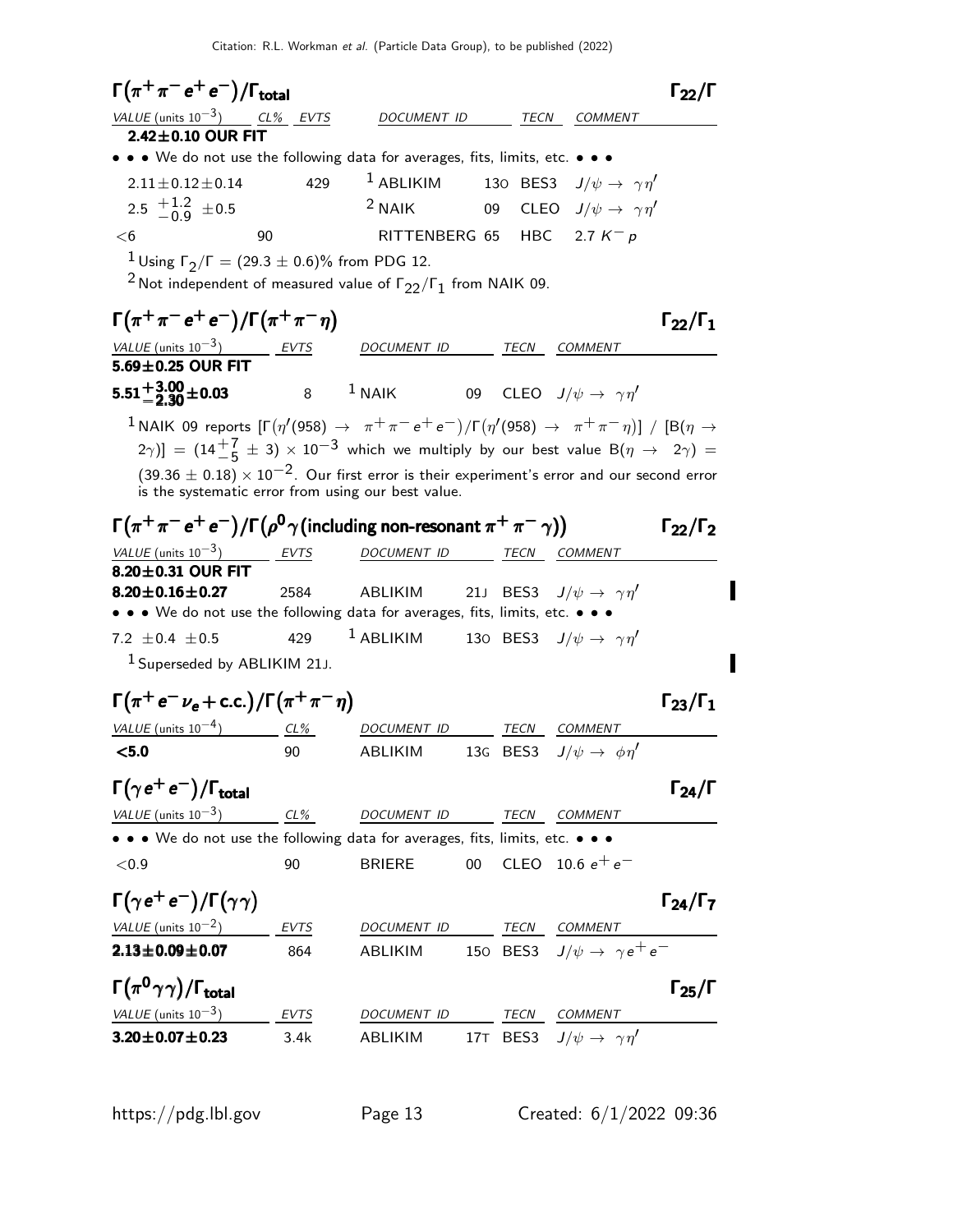| $\Gamma(\pi^0\gamma\gamma$ (non resonant))/ $\Gamma_{total}$                                                                                                                             |        |                                                                                                 |    |           |                                                                             | $\Gamma_{26}/\Gamma$   |
|------------------------------------------------------------------------------------------------------------------------------------------------------------------------------------------|--------|-------------------------------------------------------------------------------------------------|----|-----------|-----------------------------------------------------------------------------|------------------------|
| VALUE (units $10^{-4}$ ) EVTS                                                                                                                                                            |        | DOCUMENT ID                                                                                     |    | TECN      | <b>COMMENT</b>                                                              |                        |
| $6.16 \pm 0.64 \pm 0.67$                                                                                                                                                                 | 655    | ABLIKIM                                                                                         |    |           | 17T BES3 $J/\psi \rightarrow \gamma \eta'$                                  |                        |
| $\Gamma(\pi^0\gamma\gamma)/\Gamma(\pi^0\pi^0\eta)$                                                                                                                                       |        |                                                                                                 |    |           |                                                                             | $\Gamma_{25}/\Gamma_4$ |
| VALUE (units $10^{-4}$ )                                                                                                                                                                 | $CL\%$ | DOCUMENT ID                                                                                     |    | TECN      | COMMENT                                                                     |                        |
| $37$                                                                                                                                                                                     | 90     | ALDE                                                                                            |    |           | 87B GAM2 38 $\pi^ p \rightarrow n4\gamma$                                   |                        |
| $\Gamma(\eta\gamma\gamma)/\Gamma_{\rm total}$                                                                                                                                            |        |                                                                                                 |    |           |                                                                             | $\Gamma_{27}/\Gamma$   |
| <b>VALUE</b>                                                                                                                                                                             | CL%    | DOCUMENT ID                                                                                     |    |           | <b>TECN COMMENT</b>                                                         |                        |
| $<$ 1.33 $\times$ 10 <sup>-4</sup>                                                                                                                                                       | 90     | ABLIKIM                                                                                         |    | 19AW BES3 | $J/\psi \rightarrow \gamma \eta' \rightarrow \gamma \gamma \gamma 2 \gamma$ |                        |
| $\Gamma(4\pi^0)/\Gamma_{\rm total}$<br><b>VALUE</b>                                                                                                                                      | $CL\%$ | DOCUMENT ID TECN COMMENT                                                                        |    |           |                                                                             | $\Gamma_{28}/\Gamma$   |
| $<$ 4.94 $\times$ 10 <sup>-5</sup>                                                                                                                                                       | 90     | ABLIKIM                                                                                         |    |           | 20E BES3 $J/\psi \rightarrow \eta' \gamma$                                  |                        |
| • • • We do not use the following data for averages, fits, limits, etc. • • •                                                                                                            |        |                                                                                                 |    |           |                                                                             |                        |
| $<$ 3.2 $\times$ 10 <sup>-4</sup>                                                                                                                                                        | 90     | <b>DONSKOV</b>                                                                                  |    |           | 14 GAM4 32.5 $\pi^- p \to \eta' n$                                          |                        |
| $\Gamma(4\pi^0)/\Gamma(\pi^0\pi^0\eta)$                                                                                                                                                  |        |                                                                                                 |    |           |                                                                             | $\Gamma_{28}/\Gamma_4$ |
| $VALUE$ (units $10^{-4}$ ) CL%                                                                                                                                                           |        | <b>DOCUMENT ID</b>                                                                              |    | TECN      | <i>COMMENT</i>                                                              |                        |
| • • • We do not use the following data for averages, fits, limits, etc. • • •                                                                                                            |        |                                                                                                 |    |           |                                                                             |                        |
| $<$ 23                                                                                                                                                                                   | 90     | ALDE                                                                                            |    |           | 87B GAM2 38 $\pi^ p \rightarrow n8\gamma$                                   |                        |
| $\Gamma(e^+e^-)/\Gamma_{\rm total}$                                                                                                                                                      |        |                                                                                                 |    |           |                                                                             | $\Gamma_{29}/\Gamma$   |
| VALUE                                                                                                                                                                                    | $CL\%$ | DOCUMENT ID TECN COMMENT                                                                        |    |           |                                                                             |                        |
| $< 5.6 \times 10^{-9}$                                                                                                                                                                   | 90     | $1$ ACHASOV                                                                                     | 15 |           | SND 0.958 $e^+e^- \rightarrow \pi \pi \eta$                                 |                        |
| • • We do not use the following data for averages, fits, limits, etc. • • •                                                                                                              |        |                                                                                                 |    |           |                                                                             |                        |
| ${12 \times 10^{-9}}$<br>$< 2.1 \times 10^{-7}$                                                                                                                                          | 90     | 90 <sup>2</sup> AKHMETSHIN 15 CMD3 0.958 $e^+e^- \rightarrow \pi^+\pi^-\eta$<br><b>VOROBYEV</b> | 88 | <b>ND</b> | $e^+e^- \rightarrow \pi^+\pi^-\eta$                                         |                        |
| $^1$ Combining data of ACHASOV 15 and AKHMETSHIN 15 and using $\Gamma(\eta')$ $=$ 0.198 $\pm$ 0.009                                                                                      |        |                                                                                                 |    |           |                                                                             |                        |
| MeV.                                                                                                                                                                                     |        |                                                                                                 |    |           |                                                                             |                        |
| $2$ Using $\Gamma_{\eta'}(958) = 198 \pm 9$ keV, $B(\eta'(958) \rightarrow \pi^+ \pi^- \eta) = (42.9 \pm 0.7)\%$ , and $B(\eta \rightarrow 0.7)$<br>$\gamma \gamma$ ) = (39.41 ± 0.20)%. |        |                                                                                                 |    |           |                                                                             |                        |
| $\Gamma(\text{invisible})/\Gamma_{\text{total}}$                                                                                                                                         |        |                                                                                                 |    |           |                                                                             | $\Gamma_{30}/\Gamma$   |
| VALUE (units $10^{-4}$ ) CL%                                                                                                                                                             |        | DOCUMENT ID                                                                                     |    |           | TECN COMMENT                                                                |                        |
| • • We do not use the following data for averages, fits, limits, etc. • • •                                                                                                              |        |                                                                                                 |    |           |                                                                             |                        |
| $<9.5$                                                                                                                                                                                   | 90     | $1$ NAIK                                                                                        |    |           | 09 CLEO $J/\psi \rightarrow \gamma \eta'$                                   |                        |
| $^1$ Not independent of measured value of $\Gamma_{30}/\Gamma_1$ from NAIK 09.                                                                                                           |        |                                                                                                 |    |           |                                                                             |                        |
| $\Gamma(\text{invisible})/\Gamma(\gamma\gamma)$                                                                                                                                          |        |                                                                                                 |    |           |                                                                             | $\Gamma_{30}/\Gamma_7$ |
| VALUE (units $10^{-2}$ )                                                                                                                                                                 | $CL\%$ | DOCUMENT ID                                                                                     |    | TECN      | COMMENT                                                                     |                        |

**<2.4** 90 ABLIKIM 13 BES3  $J/\psi \rightarrow \phi \eta'$ • • • We do not use the following data for averages, fits, limits, etc. • • •  $<$ 6.69 90 ABLIKIM 06Q BES  $J/\psi \rightarrow \phi \eta'$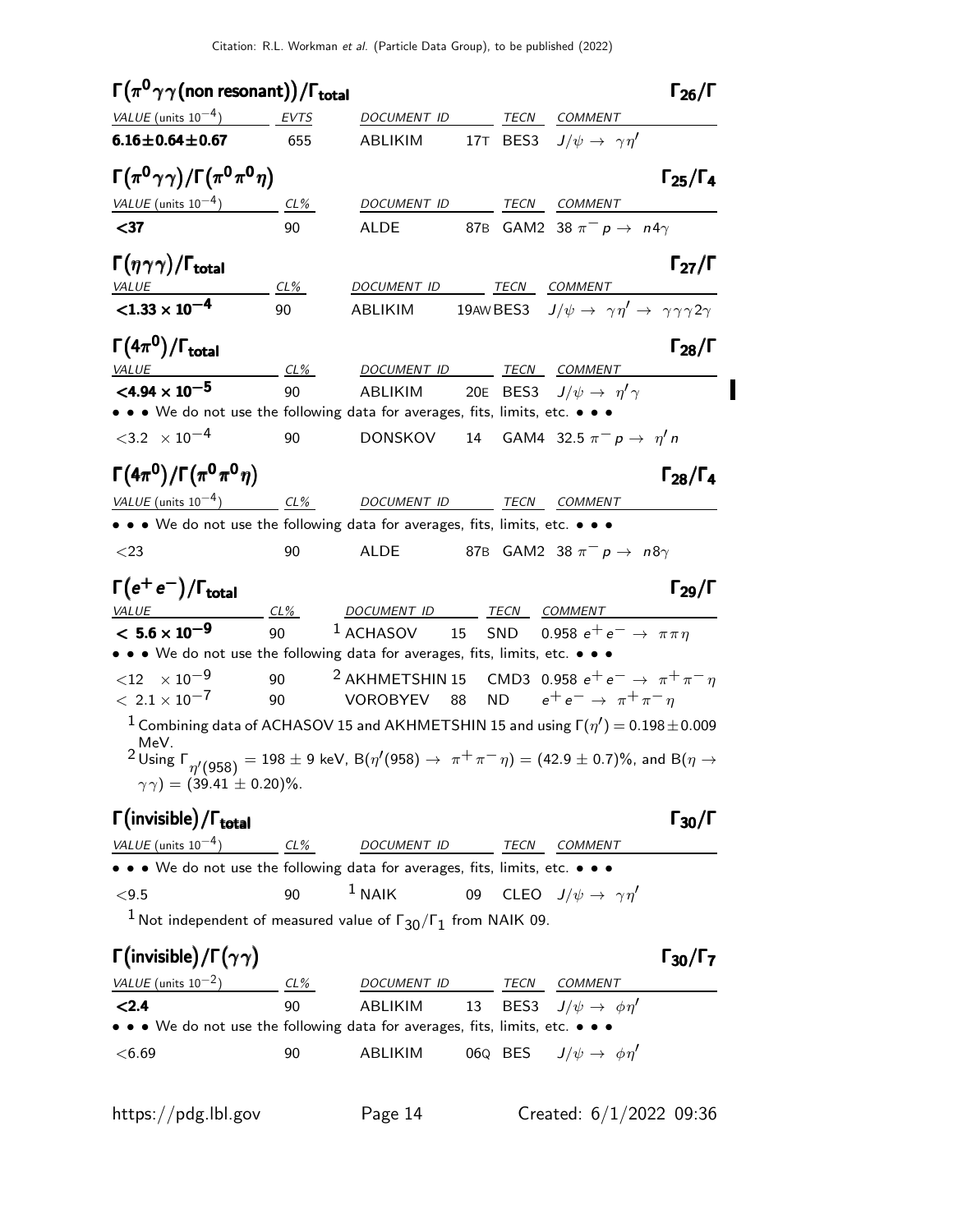| $\Gamma$ (invisible)/ $\Gamma(\pi^+\pi^-\eta)$                                                                                                                                                 |     |                                                                                                                                           |        |             | $\Gamma_{30}/\Gamma_1$                                                                                                                                                                                                                                                       |
|------------------------------------------------------------------------------------------------------------------------------------------------------------------------------------------------|-----|-------------------------------------------------------------------------------------------------------------------------------------------|--------|-------------|------------------------------------------------------------------------------------------------------------------------------------------------------------------------------------------------------------------------------------------------------------------------------|
| VALUE (units $10^{-3}$ ) CL% DOCUMENT ID TECN COMMENT                                                                                                                                          |     |                                                                                                                                           |        |             |                                                                                                                                                                                                                                                                              |
| • • • We do not use the following data for averages, fits, limits, etc. • • •                                                                                                                  |     |                                                                                                                                           |        |             |                                                                                                                                                                                                                                                                              |
| ${<}2.1$                                                                                                                                                                                       | 90  | $1$ NAIK                                                                                                                                  |        |             | 09 CLEO $J/\psi \rightarrow \gamma \eta'$                                                                                                                                                                                                                                    |
| $<\,5.4\times10^{-3}$ which we multiply by our best value B $(\eta\rightarrow\ 2\gamma)=39.36\times10^{-2}$ .                                                                                  |     |                                                                                                                                           |        |             |                                                                                                                                                                                                                                                                              |
| $\Gamma(\pi^+\pi^-)/\Gamma_{\rm total}$                                                                                                                                                        |     |                                                                                                                                           |        |             | $\Gamma_{31}/\Gamma$                                                                                                                                                                                                                                                         |
| VALUE (units $10^{-4}$ ) CL%                                                                                                                                                                   |     | DOCUMENT ID TECN COMMENT                                                                                                                  |        |             |                                                                                                                                                                                                                                                                              |
| < 0.18                                                                                                                                                                                         |     | 90 $1$ AAIJ                                                                                                                               |        |             | 17D LHCB $D_{(s)}^+ \to \pi^+ \pi^- \pi^+$                                                                                                                                                                                                                                   |
| • • We do not use the following data for averages, fits, limits, etc. • • •                                                                                                                    |     |                                                                                                                                           |        |             |                                                                                                                                                                                                                                                                              |
| $<$ 0.5                                                                                                                                                                                        | 90  | $2$ ABLIKIM                                                                                                                               |        |             | 116 BES3 $J/\psi \rightarrow \gamma \pi^+ \pi^-$                                                                                                                                                                                                                             |
| < 29                                                                                                                                                                                           | 90  | $3$ MORI                                                                                                                                  |        |             | 07A BELL $\gamma \gamma \rightarrow \pi^+ \pi^-$                                                                                                                                                                                                                             |
| < 3.3                                                                                                                                                                                          | 90  | <sup>4</sup> MORI                                                                                                                         |        |             | 07A BELL $\gamma \gamma \rightarrow \pi^+ \pi^-$                                                                                                                                                                                                                             |
| < 800                                                                                                                                                                                          | 95  | <b>DANBURG</b>                                                                                                                            | 73     |             | HBC 2.2 $K^- p \rightarrow AX^0$                                                                                                                                                                                                                                             |
| $<$ 200                                                                                                                                                                                        | 90  | RITTENBERG 69 HBC 1.7-2.7 $K^- p$                                                                                                         |        |             |                                                                                                                                                                                                                                                                              |
| $^{1}$ Using branching fractions of $D_{(s)}^{+}$ decays from PDG 15.                                                                                                                          |     |                                                                                                                                           |        |             |                                                                                                                                                                                                                                                                              |
| <sup>3</sup> Taking into account interference with the $\gamma\gamma \to \pi^+\pi^-$ continuum.<br><sup>4</sup> Without interference with the $\gamma\gamma \rightarrow \pi^+\pi^-$ continuum. |     |                                                                                                                                           |        |             | $2.84\times10^{-7}$ which we divide by our best value B $(J/\psi(1S) \to \ \gamma\eta'(958)) = 5.25\times10^{-3}$ .                                                                                                                                                          |
|                                                                                                                                                                                                |     |                                                                                                                                           |        |             |                                                                                                                                                                                                                                                                              |
| $\Gamma(\pi^0\pi^0)/\Gamma_{\rm total}$                                                                                                                                                        |     |                                                                                                                                           |        |             | $\Gamma_{32}/\Gamma$                                                                                                                                                                                                                                                         |
| <b>VALUE</b>                                                                                                                                                                                   |     |                                                                                                                                           |        |             |                                                                                                                                                                                                                                                                              |
| $<$ 4 $\times$ 10 <sup>-4</sup>                                                                                                                                                                |     | $\frac{CL\%}{90}$ $\frac{DOCUMENT \; ID}{1 \; ABLIKIM}$ $\frac{TECN}{116}$ $\frac{COMMENT}{BES3}$ $J/\psi \rightarrow \gamma \pi^0 \pi^0$ |        |             |                                                                                                                                                                                                                                                                              |
|                                                                                                                                                                                                |     |                                                                                                                                           |        |             | <sup>1</sup> ABLIKIM 11G reports $[\Gamma(\eta'(958) \to \pi^+\pi^-)/\Gamma_{\text{total}}] \times [B(J/\psi(1S) \to \gamma\eta'(958))] <$<br>$2.84 \times 10^{-7}$ which we divide by our best value B $(J/\psi(1S) \rightarrow \gamma \eta'(958)) = 5.25 \times 10^{-3}$ . |
| $\Gamma(\pi^0\pi^0)/\Gamma(\pi^0\pi^0\eta)$                                                                                                                                                    |     |                                                                                                                                           |        |             | $\Gamma_{32}/\Gamma_4$                                                                                                                                                                                                                                                       |
| $VALUE$ (units $10^{-4}$ ) CL%                                                                                                                                                                 |     | <i>DOCUMENT ID</i>                                                                                                                        |        |             | <i>TECN COMMENT</i>                                                                                                                                                                                                                                                          |
| <45                                                                                                                                                                                            | 90  | <b>ALDE</b>                                                                                                                               |        |             | 87B GAM2 38 $\pi^ p \rightarrow n4\gamma$                                                                                                                                                                                                                                    |
| $\Gamma(\pi^0 e^+ e^-)/\Gamma_{\rm total}$                                                                                                                                                     |     |                                                                                                                                           |        |             | $\Gamma_{33}/\Gamma$                                                                                                                                                                                                                                                         |
| VALUE (units $10^{-3}$ )                                                                                                                                                                       | CL% | DOCUMENT ID                                                                                                                               |        | TECN        | COMMENT                                                                                                                                                                                                                                                                      |
| < 1.4                                                                                                                                                                                          | 90  | <b>BRIERE</b>                                                                                                                             | 00     | <b>CLEO</b> | 10.6 $e^+e^-$                                                                                                                                                                                                                                                                |
| • • • We do not use the following data for averages, fits, limits, etc. • • •                                                                                                                  |     |                                                                                                                                           |        |             |                                                                                                                                                                                                                                                                              |
| $<13\,$                                                                                                                                                                                        | 90  | RITTENBERG 65                                                                                                                             |        | HBC         | 2.7 $K^- p$                                                                                                                                                                                                                                                                  |
| $\Gamma(\eta e^+e^-)/\Gamma_{\rm total}$                                                                                                                                                       |     |                                                                                                                                           |        |             | $\Gamma_{34}/\Gamma$                                                                                                                                                                                                                                                         |
| VALUE (units $10^{-3}$ )                                                                                                                                                                       | CL% | DOCUMENT ID                                                                                                                               |        | TECN        | COMMENT                                                                                                                                                                                                                                                                      |
| < 2.4                                                                                                                                                                                          | 90  | <b>BRIERE</b>                                                                                                                             | $00\,$ |             | CLEO 10.6 $e^+e^-$                                                                                                                                                                                                                                                           |
| • • • We do not use the following data for averages, fits, limits, etc. • • •                                                                                                                  |     |                                                                                                                                           |        |             |                                                                                                                                                                                                                                                                              |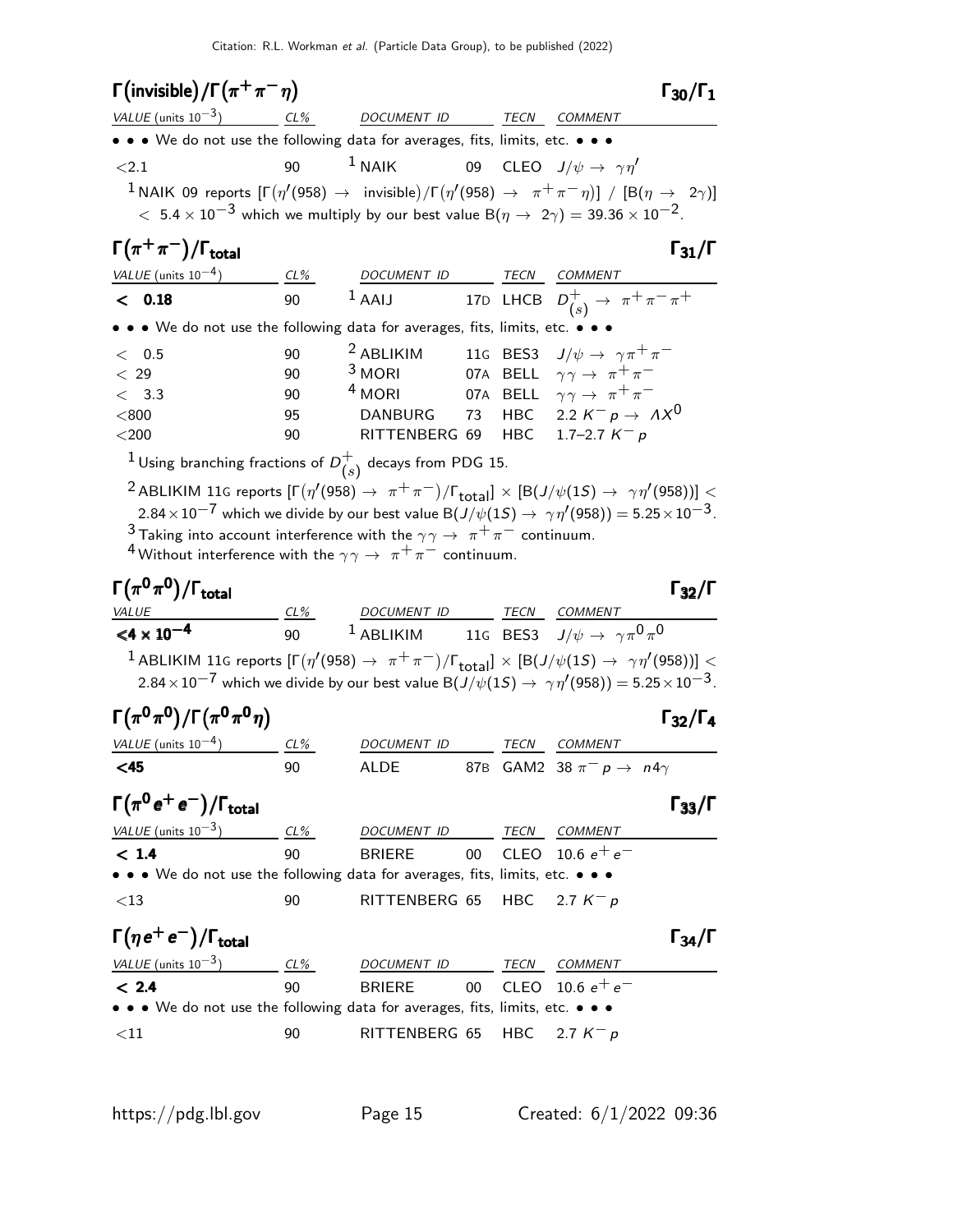Citation: R.L. Workman et al. (Particle Data Group), to be published (2022)

| $\Gamma(3\gamma)/\Gamma(\pi^0\pi^0\eta)$     |        |                                             |         |       |                                           | $\Gamma_{35}/\Gamma_4$ |
|----------------------------------------------|--------|---------------------------------------------|---------|-------|-------------------------------------------|------------------------|
| VALUE (units $10^{-4}$ )                     | $CL\%$ | DOCUMENT ID                                 |         | TECN  | <b>COMMENT</b>                            |                        |
| < 4.6                                        | 90     | ALDE                                        |         |       | 87B GAM2 38 $\pi^ p \rightarrow n3\gamma$ |                        |
| $\Gamma(\mu^+\mu^-\pi^0)/\Gamma_{\rm total}$ |        |                                             |         |       |                                           | $\Gamma_{36}/\Gamma$   |
| VALUE (units $10^{-5}$ )                     | CL%    | DOCUMENT ID                                 |         | TECN  | COMMENT                                   |                        |
| < 6.0                                        | 90     | DZHELYADIN 81 CNTR 30 $\pi^- p \to \eta' n$ |         |       |                                           |                        |
| $\Gamma(\mu^+\mu^-\eta)/\Gamma_{\rm total}$  |        |                                             |         |       |                                           | $\Gamma_{37}/\Gamma$   |
| VALUE (units $10^{-5}$ )                     | CL%    | DOCUMENT ID                                 |         | TECN  | <b>COMMENT</b>                            |                        |
| $\leq 1.5$                                   | 90     | DZHELYADIN 81 CNTR 30 $\pi^- p \to \eta' n$ |         |       |                                           |                        |
| $\Gamma(e\mu)/\Gamma_{\rm total}$            |        |                                             |         |       |                                           | $\Gamma_{38}/\Gamma$   |
| VALUE (units $10^{-4}$ )                     | $CL\%$ | DOCUMENT ID                                 |         | TECN  | <b>COMMENT</b>                            |                        |
| $<$ 4.7                                      | 90     | <b>BRIERE</b>                               | $00 \,$ | CLEO. | 10.6 $e^+e^-$                             |                        |

### $\eta^\prime(958)\to~\eta\pi\pi$  DECAY PARAMETERS

# $|\textsf{MATRIX ELEMENT}|^2 = |1 + \alpha \gamma|^2 + CX + DX^2$

X and Y are Dalitz variables;  $\alpha$  is complex and C, and D are real-valued. Parameters  $C$  and  $D$  are not necessarily equal to  $c$  and  $d$ , respectively, in the generalized parameterization following this one. May be different for  $\eta^\prime(958)\to~\eta\pi^+\pi^-$  and  $\eta^\prime(958)\to~\eta\pi^0\pi^0$  decays. Because of different initial assumptions and strong correlations of the parameters we do not average the parameters in the section below.

#### $Re(\alpha)$  decay parameter

| VALUE                                                                         | <b>EVTS</b> | <b>DOCUMENT ID</b>                                                       |                 | TECN        | <b>COMMENT</b>                                                                    |
|-------------------------------------------------------------------------------|-------------|--------------------------------------------------------------------------|-----------------|-------------|-----------------------------------------------------------------------------------|
| • • • We do not use the following data for averages, fits, limits, etc. • • • |             |                                                                          |                 |             |                                                                                   |
| $-0.034 \pm 0.002 \pm 0.002$                                                  | 351k        | <b>ABLIKIM</b>                                                           | 18              |             | BES3 $\eta' \rightarrow \eta \pi^+ \pi^-$                                         |
| $-0.054 \pm 0.004 \pm 0.001$                                                  | 56k         | ABLIKIM                                                                  | 18              |             | BES3 $\eta' \rightarrow \eta \pi^0 \pi^0$                                         |
| $-0.033 \pm 0.005 \pm 0.003$                                                  | 44k         | $1$ ABLIKIM                                                              | 11              | BES3        | $J/\psi \rightarrow \gamma \eta \pi^+ \pi^-$                                      |
| $-0.072 \pm 0.012 \pm 0.006$                                                  | 7k          | <sup>2</sup> AMELIN                                                      |                 | 05A VES     | 28 $\pi^- A \rightarrow$                                                          |
| $-0.021 \pm 0.018 \pm 0.017$                                                  | 6.7k        | $3$ BRIERE                                                               | 00 <sup>1</sup> | <b>CLEO</b> | $\eta \pi^+ \pi^- \pi^- A^*$<br>10.6 $e^+e^- \rightarrow$<br>$\eta \pi^+ \pi^- X$ |
| $-0.058 \pm 0.013 \pm 0.003$<br>$-0.08 \pm 0.03$                              | 5.4k        | $4$ ALDE<br>4,5 KALBFLEISCH 74 RVUE $\eta' \rightarrow \eta \pi^+ \pi^-$ | 86              |             | GAM2 38 $\pi^- p \to n \eta \pi^0 \pi^0$                                          |

 $\frac{1}{6}$  See ABLIKIM 11 for the full correlation matrix.

<sup>2</sup> Superseded by DOROFEEV 07, which found this parameterization unacceptable. See

 $3\overline{\text{Assuming Im}(\alpha)} = 0, C = 0, \text{ and } D = 0.$ 

 $4$  Assuming  $C = 0$ .

5 From the data of DAUBER 64, RITTENBERG 69, AGUILAR-BENITEZ 72B, JA-COBS 73, and DANBURG 73.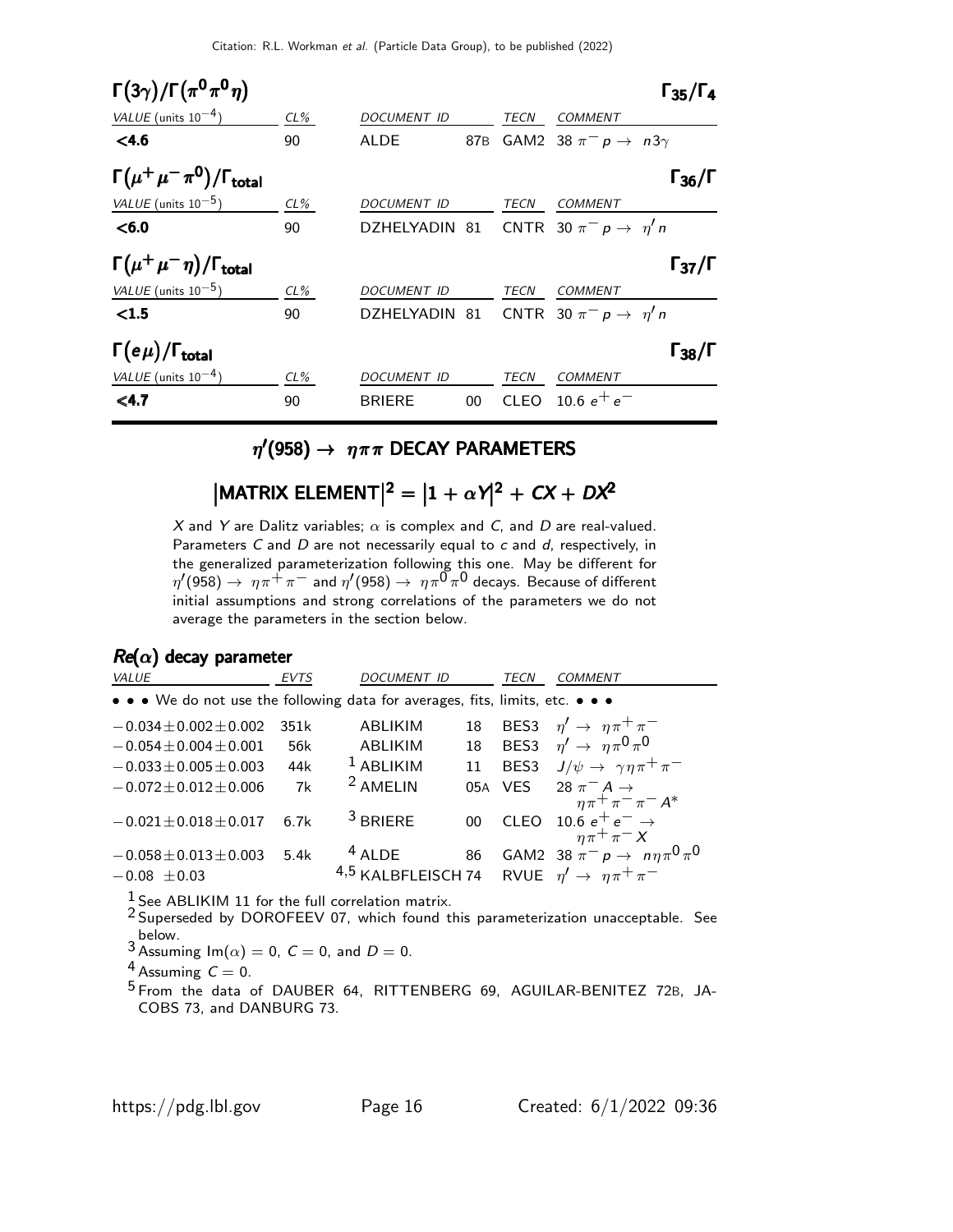| $Im(\alpha)$ decay parameter                                                  |             |                                                              |    |      |                                                                                             |  |  |  |
|-------------------------------------------------------------------------------|-------------|--------------------------------------------------------------|----|------|---------------------------------------------------------------------------------------------|--|--|--|
| <b>VALUE</b>                                                                  | <b>EVTS</b> | DOCUMENT ID                                                  |    | TECN | COMMENT                                                                                     |  |  |  |
| • • • We do not use the following data for averages, fits, limits, etc. • • • |             |                                                              |    |      |                                                                                             |  |  |  |
| $0.000 \pm 0.019 \pm 0.001$                                                   | 351k        | <b>ABLIKIM</b>                                               | 18 |      | BES3 $\eta' \rightarrow \eta \pi^+ \pi^-$                                                   |  |  |  |
| $0.000 + 0.038 + 0.002$                                                       | 56k         | ABLIKIM                                                      |    |      | 18 BES3 $\eta' \to \eta \pi^0 \pi^0$                                                        |  |  |  |
| $0.000 + 0.049 + 0.001$                                                       | 44k         | $1$ ABLIKIM                                                  | 11 |      | BES3 $J/\psi \rightarrow \gamma \eta \pi^+ \pi^-$                                           |  |  |  |
| $0.0 + 0.1 + 0.0$                                                             | 7k          | <sup>2</sup> AMELIN                                          |    |      | 05A VES 28 $\pi^- A \rightarrow \eta \pi^+ \pi^- \pi^- A^*$                                 |  |  |  |
|                                                                               |             |                                                              |    |      |                                                                                             |  |  |  |
| $-0.00 \pm 0.13 \pm 0.00$                                                     | 5.4k        | $3$ ALDE                                                     |    |      | 86 GAM2 38 $\pi^- p \to n \eta \pi^0 \pi^0$                                                 |  |  |  |
| $\pm 0.3$<br>0.0                                                              |             | 3,4 KALBFLEISCH 74 RVUE $\eta' \rightarrow \eta \pi^+ \pi^-$ |    |      |                                                                                             |  |  |  |
| $1$ See ABLIKIM 11 for the full correlation matrix.                           |             |                                                              |    |      | <sup>2</sup> Superseded by DOROFEEV 07, which found this parameterization unacceptable. See |  |  |  |

below.<br><sup>3</sup> Assuming  $C = 0$ .

4 From the data of DAUBER 64, RITTENBERG 69, AGUILAR-BENITEZ 72B, JA-COBS 73, and DANBURG 73.

#### C decay parameter

| <i>VALUE</i>                                                                  | EVTS | <i>DOCUMENT ID</i>  | TECN | COMMENT                                                     |
|-------------------------------------------------------------------------------|------|---------------------|------|-------------------------------------------------------------|
| • • • We do not use the following data for averages, fits, limits, etc. • • • |      |                     |      |                                                             |
| $0.0027 \pm 0.0024 \pm 0.0015$                                                | 351k | ABLIKIM             |      | 18 BES3 $\eta' \rightarrow \eta \pi^+ \pi^-$                |
| $0.018 \pm 0.009 \pm 0.003$                                                   | 44k  | $1$ ABLIKIM         |      | 11 BES3 $J/\psi \rightarrow \gamma \eta \pi^+ \pi^-$        |
| $0.020 \pm 0.018 \pm 0.004$                                                   | 7k   | <sup>2</sup> AMELIN |      | 05A VES 28 $\pi^- A \rightarrow \eta \pi^+ \pi^- \pi^- A^*$ |
|                                                                               |      |                     |      |                                                             |

 $\frac{1}{2}$  See ABLIKIM 11 for the full correlation matrix.

<sup>2</sup> Superseded by DOROFEEV 07, which found this parameterization unacceptable. See below.

#### D decay parameter

| VALUE                                                                         | <b>EVTS</b> | <b>DOCUMENT ID</b>                                                       |    | TECN | COMMENT                                                                  |
|-------------------------------------------------------------------------------|-------------|--------------------------------------------------------------------------|----|------|--------------------------------------------------------------------------|
| • • • We do not use the following data for averages, fits, limits, etc. • • • |             |                                                                          |    |      |                                                                          |
| $-0.053 \pm 0.004 \pm 0.004$                                                  | 351k        | ABLIKIM                                                                  | 18 |      | BES3 $\eta' \rightarrow \eta \pi^+ \pi^-$                                |
| $-0.061 \pm 0.009 \pm 0.005$                                                  | 56k         | ABLIKIM                                                                  | 18 |      | BES3 $\eta' \rightarrow \eta \pi^0 \pi^0$                                |
| $-0.059 \pm 0.012 \pm 0.004$                                                  | 44k         | $1$ ABLIKIM                                                              | 11 |      | BES3 $J/\psi \rightarrow \gamma \eta \pi^+ \pi^-$                        |
| $-0.066 \pm 0.030 \pm 0.015$                                                  | 7k          | <sup>2</sup> AMELIN                                                      |    |      | 05A VES 28 $\pi^- A \rightarrow$                                         |
| $0.00 \pm 0.03 \pm 0.00$<br>0                                                 | 5.4k        | $3$ ALDE<br>3,4 KALBFLEISCH 74 RVUE $\eta' \rightarrow \eta \pi^+ \pi^-$ | 86 |      | $\eta \pi^+ \pi^- \pi^- A^*$<br>GAM2 38 $\pi^- p \to n \eta \pi^0 \pi^0$ |
| $1$ See ABLIKIM 11 for the full correlation matrix.                           |             |                                                                          |    |      |                                                                          |

<sup>2</sup> Superseded by DOROFEEV 07, which found this parameterization unacceptable. See

below.<br><sup>3</sup> Assuming  $C = 0$ .

<sup>4</sup> From the data of DAUBER 64, RITTENBERG 69, AGUILAR-BENITEZ 72B, JA-COBS 73, and DANBURG 73.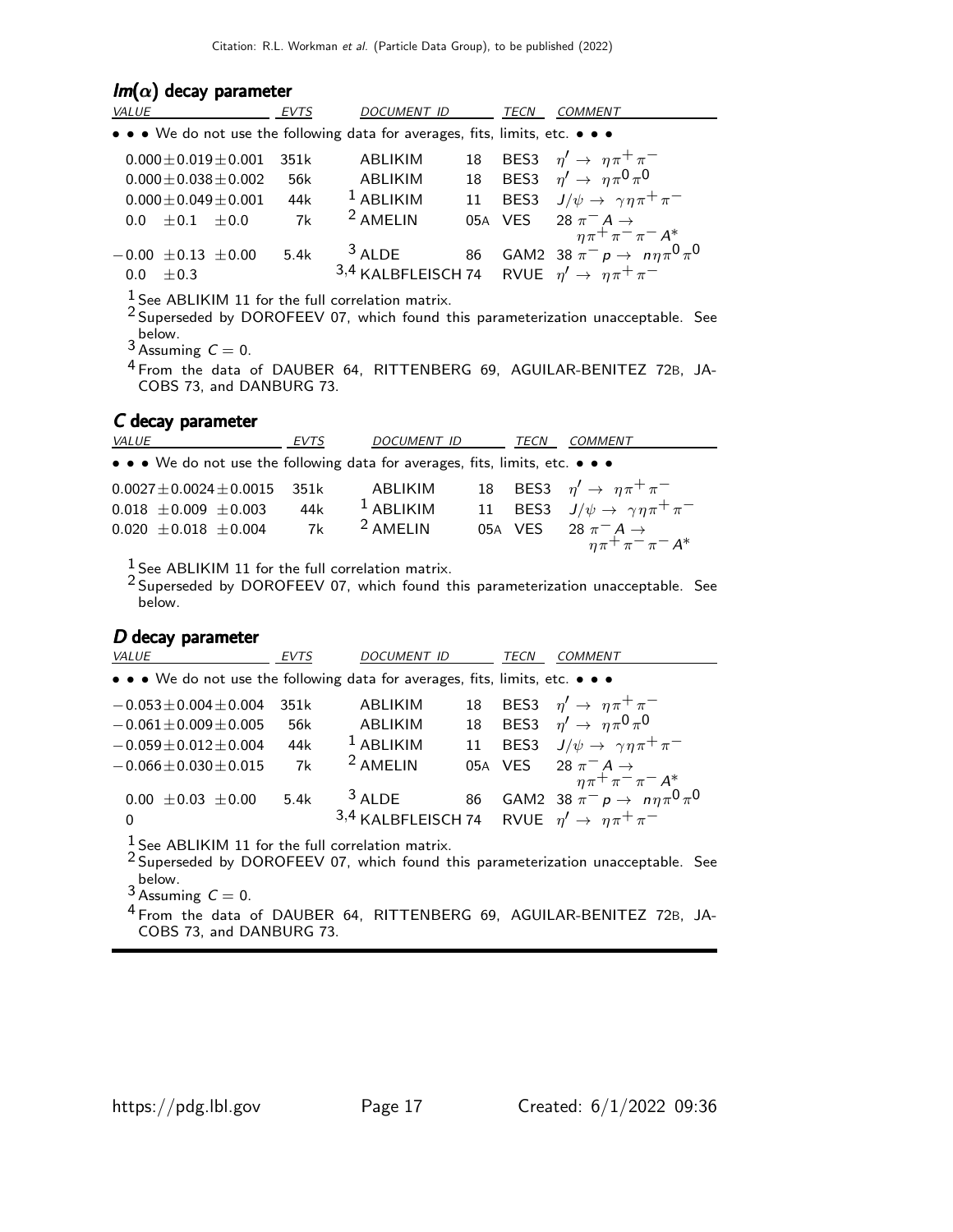### $\eta^\prime(958)\to~\eta\pi\pi$  DECAY PARAMETERS

# $|$ MATRIX ELEMENT $|^2 \propto 1 + aY + bY^2 + cX + dX^2$

 $X$  and  $Y$  are Dalitz variables and  $a$ ,  $b$ ,  $c$ , and  $d$  are real-valued parameters. May be different for  $\eta'(958)\to~\eta\pi^+\pi^-$  and  $\eta'(958)\to~\eta\pi^{\mbox{O}}\pi^{\mbox{O}}$  decays. We do not average measurements in the section below because parameter values from each experiment are strongly correlated.

#### a decay parameter

| VALUE                                                                         | <b>EVTS</b> | <b>DOCUMENT ID</b>                                                   |    | TECN | COMMENT                                           |
|-------------------------------------------------------------------------------|-------------|----------------------------------------------------------------------|----|------|---------------------------------------------------|
| • • • We do not use the following data for averages, fits, limits, etc. • • • |             |                                                                      |    |      |                                                   |
| $-0.056 \pm 0.004 \pm 0.002$                                                  | 351k        | ABLIKIM                                                              | 18 |      | BES3 $\eta' \rightarrow \eta \pi^+ \pi^-$         |
| $-0.087 \pm 0.009 \pm 0.006$                                                  | 56k         | <b>ABLIKIM</b>                                                       | 18 |      | BES3 $\eta' \rightarrow \eta \pi^0 \pi^0$         |
| $-0.074 \pm 0.008 \pm 0.006$                                                  | 124k        | ADLARSON                                                             |    |      | 18A A2MM $\eta' \rightarrow \eta \pi^0 \pi^0$     |
| $-0.072 \pm 0.007 \pm 0.008$                                                  |             | <sup>1</sup> GONZALEZ-S18A RVUE $\eta' \rightarrow \eta \pi^0 \pi^0$ |    |      |                                                   |
| $-0.047 \pm 0.011 \pm 0.003$                                                  | 44k         | <sup>2</sup> ABLIKIM                                                 | 11 |      | BES3 $J/\psi \rightarrow \gamma \eta \pi^+ \pi^-$ |
| $-0.066 \pm 0.016 \pm 0.003$                                                  | 15k         | $3$ BLIK                                                             | 09 |      | GAM4 32.5 $\pi^{-} p \to \eta' n$                 |
| $-0.127 \pm 0.016 \pm 0.008$                                                  | 20k         | <sup>4</sup> DOROFEEV                                                | 07 |      | VES 27 $\pi^ p \rightarrow \eta'$ n,              |
|                                                                               |             |                                                                      |    |      | $\pi^- A \rightarrow \eta' \pi^- A^*$             |

 $<sup>1</sup>$  Theoretical analysis of ADLARSON 18A using resonance chiral perturbation theory to</sup> one loop.

 $\frac{2}{3}$  See ABLIKIM 11 for the full correlation matrix.

 $3$  From  $\eta' \rightarrow \eta \pi^0 \pi^0$  decay.

<sup>4</sup> From  $\eta' \to \eta \pi^+ \pi^-$  decay.

#### b decay parameter

| <b>VALUE</b>                                                                  | <b>EVTS</b> | <b>DOCUMENT ID</b>                                                   |    | TECN | <b>COMMENT</b>                                    |
|-------------------------------------------------------------------------------|-------------|----------------------------------------------------------------------|----|------|---------------------------------------------------|
| • • • We do not use the following data for averages, fits, limits, etc. • • • |             |                                                                      |    |      |                                                   |
| $-0.049 \pm 0.006 \pm 0.006$                                                  | 351k        | <b>ABLIKIM</b>                                                       | 18 |      | BES3 $\eta' \rightarrow \eta \pi^+ \pi^-$         |
| $-0.073 \pm 0.014 \pm 0.005$                                                  | 56k         | <b>ABLIKIM</b>                                                       | 18 |      | BES3 $\eta' \rightarrow \eta \pi^0 \pi^0$         |
| $-0.063 \pm 0.014 \pm 0.005$                                                  | 124k        | ADLARSON                                                             |    |      | 18A A2MM $\eta' \rightarrow \eta \pi^0 \pi^0$     |
| $-0.052 \pm 0.001 \pm 0.002$                                                  |             | <sup>1</sup> GONZALEZ-S18A RVUE $\eta' \rightarrow \eta \pi^0 \pi^0$ |    |      |                                                   |
| $-0.069 \pm 0.019 \pm 0.009$                                                  | 44k         | <sup>2</sup> ABLIKIM                                                 | 11 |      | BES3 $J/\psi \rightarrow \gamma \eta \pi^+ \pi^-$ |
| $-0.063 \pm 0.028 \pm 0.004$                                                  | 15k         | $3$ BLIK                                                             | 09 |      | GAM4 32.5 $\pi^ p \rightarrow \eta'$ n            |
| $-0.106 \pm 0.028 \pm 0.014$                                                  | 20k         | <sup>4</sup> DOROFEEV                                                | 07 |      | VES 27 $\pi^ p \rightarrow \eta'$ n,              |
|                                                                               |             |                                                                      |    |      | $\pi^- A \rightarrow \eta' \pi^- A^*$             |
|                                                                               |             |                                                                      |    |      |                                                   |

 $<sup>1</sup>$  Theoretical analysis of ADLARSON 18A using resonance chiral perturbation theory to</sup> one loop.

 $\frac{2}{3}$  See ABLIKIM 11 for the full correlation matrix.  $3$  From  $\eta' \rightarrow \eta \pi^0 \pi^0$  decay.

<sup>4</sup> From  $\eta' \to \eta \pi^+ \pi^-$  decay.

#### c decay parameter

| VALUE                                                                         |      | <b>DOCUMENT ID</b>    |    | TECN | <b>COMMENT</b>                                       |
|-------------------------------------------------------------------------------|------|-----------------------|----|------|------------------------------------------------------|
| • • • We do not use the following data for averages, fits, limits, etc. • • • |      |                       |    |      |                                                      |
| $0.0027 \pm 0.0024 \pm 0.0018$                                                | 351k | ABLIKIM               |    |      | 18 BES3 $\eta' \rightarrow \eta \pi^+ \pi^-$         |
| $0.019 \pm 0.011 \pm 0.003$                                                   | 44k  | $1$ ABLIKIM           |    |      | 11 BES3 $J/\psi \rightarrow \gamma \eta \pi^+ \pi^-$ |
| $-0.107 \pm 0.096 \pm 0.003$                                                  | 15k  | $2$ BLIK              | 09 |      | GAM4 32.5 $\pi^-$ p $\to \eta'$ n                    |
| $0.015 \pm 0.011 \pm 0.014$                                                   | 20k  | <sup>3</sup> DOROFEEV |    |      | 07 VES 27 $\pi^ p \to \eta'$ n,                      |
|                                                                               |      |                       |    |      | $\pi^- A \rightarrow \eta' \pi^- A^*$                |
| https://pdg.lbl.gov                                                           |      | Page 18               |    |      | Created: $6/1/2022$ 09:36                            |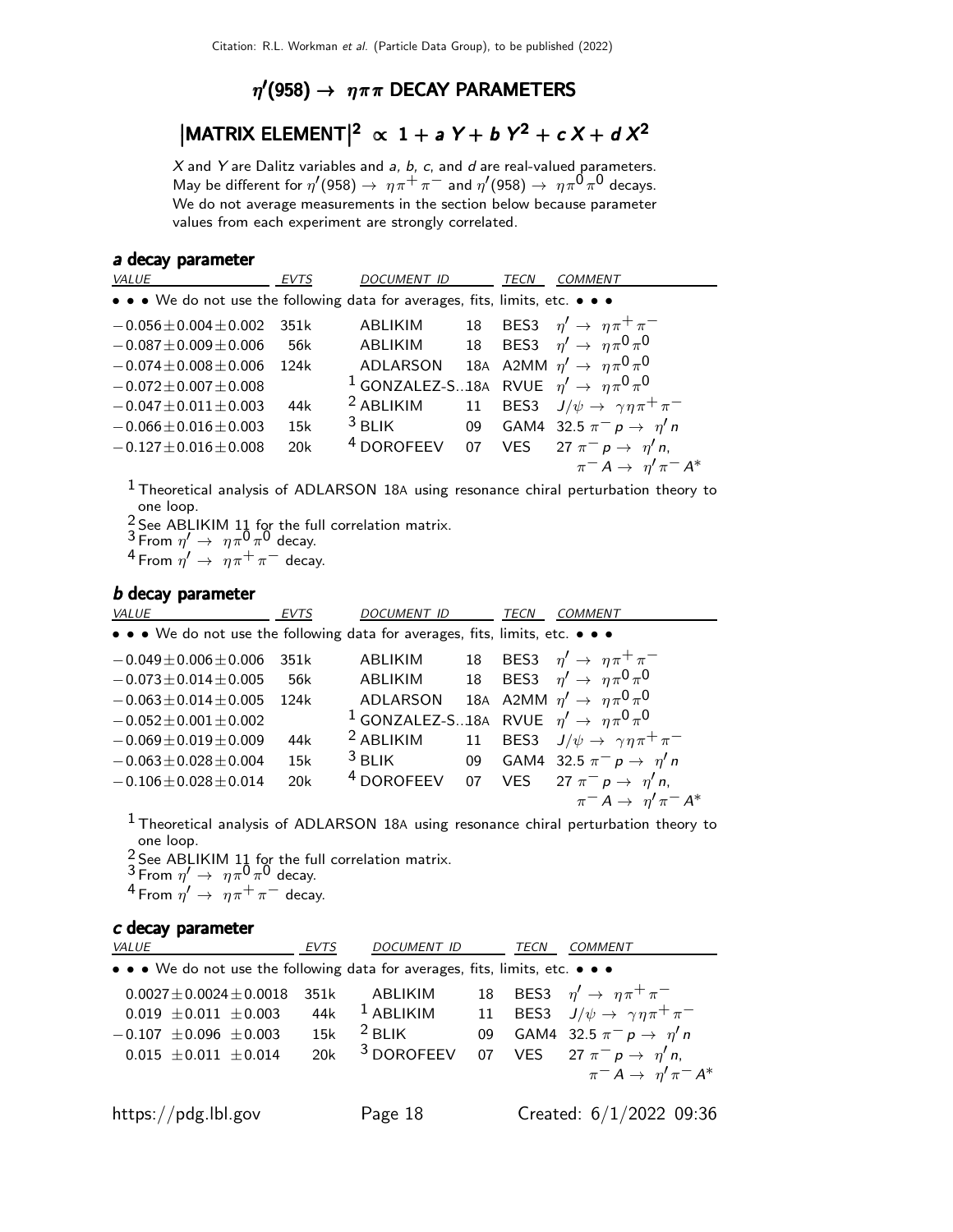$\frac{1}{2}$  See ABLIKIM 11 for the full correlation matrix. <sup>2</sup> From  $\eta' \rightarrow \eta \pi^0 \pi^0$  decay.  $3$  From  $\eta' \to \eta \pi^+ \pi^-$  decay.

#### d decay parameter

| VALUE                                                                         | <b>EVTS</b> | <b>DOCUMENT ID</b>                                                   |    | TECN | <b>COMMENT</b>                                                                         |
|-------------------------------------------------------------------------------|-------------|----------------------------------------------------------------------|----|------|----------------------------------------------------------------------------------------|
| • • • We do not use the following data for averages, fits, limits, etc. • • • |             |                                                                      |    |      |                                                                                        |
| $-0.063 \pm 0.004 \pm 0.003$                                                  | 351k        | <b>ABLIKIM</b>                                                       | 18 |      | BES3 $\eta' \rightarrow \eta \pi^+ \pi^-$                                              |
| $-0.074 \pm 0.009 \pm 0.004$                                                  | 56k         | <b>ABLIKIM</b>                                                       | 18 |      | BES3 $\eta' \rightarrow \eta \pi^0 \pi^0$                                              |
| $-0.050 \pm 0.009 \pm 0.005$                                                  | 124k        | ADLARSON                                                             |    |      | 18A A2MM $\eta' \rightarrow \eta \pi^0 \pi^0$                                          |
| $-0.051 \pm 0.008 \pm 0.006$                                                  |             | <sup>1</sup> GONZALEZ-S18A RVUE $\eta' \rightarrow \eta \pi^0 \pi^0$ |    |      |                                                                                        |
| $-0.073 \pm 0.012 \pm 0.003$                                                  | 44k         | <sup>2</sup> ABLIKIM                                                 | 11 |      | BES3 $J/\psi \rightarrow \gamma \eta \pi^+ \pi^-$                                      |
| $0.018 \pm 0.078 \pm 0.006$                                                   | 15k         | $3$ BLIK                                                             | 09 |      | GAM4 32.5 $\pi^-$ p $\rightarrow \eta'$ n                                              |
| $-0.082 \pm 0.017 \pm 0.008$                                                  | 20k         | <sup>4</sup> DOROFEEV                                                | 07 |      | VES 27 $\pi^ p \rightarrow \eta'$ n,                                                   |
|                                                                               |             |                                                                      |    |      | $\pi^- A \rightarrow \eta' \pi^- A^*$                                                  |
|                                                                               |             |                                                                      |    |      | $1$ Theoretical analysis of ADLARSON 18A using resonance chiral perturbation theory to |

one loop.

 $\frac{2}{3}$  See ABLIKIM 11 for the full correlation matrix.

 $3$  From  $\eta' \to \eta \pi^0 \pi^0$  decay. If  $c \equiv 0$  from Bose-Einstein symmetry,  $d = -0.067 \pm 1$  $0.020 \pm 0.003$ .

 $^4$  From  $\eta' \rightarrow \eta \pi^+ \pi^-$  decay.

## $\eta^\prime$ (958)  $\beta$  PARAMETER  $|$ MATRIX ELEMENT $|^{2}=(1+2\beta Z)$

See the "Note on  $\eta$  Decay Parameters" in our 1994 edition Physical Review D50 1173 (1994), p. 1454.

#### $\beta$  decay parameter

| <i>VALUE</i> |                                   | EVTS | DOCUMENT ID TECN COMMENT                                         |  |                                                  |
|--------------|-----------------------------------|------|------------------------------------------------------------------|--|--------------------------------------------------|
|              |                                   |      | $-0.61 \pm 0.08$ OUR AVERAGE Error includes scale factor of 1.2. |  |                                                  |
|              | $-0.640 \pm 0.046 \pm 0.047$ 1.8k |      | ABLIKIM                                                          |  | 15G BES3 $J/\psi \to \gamma (\pi^0 \pi^0 \pi^0)$ |
|              | $-0.59 \pm 0.18$                  | -235 | BI IK                                                            |  | 08 GAMS 32 $\pi^ p \rightarrow \eta'$ n          |
| $-0.1 + 0.3$ |                                   |      | ALDE                                                             |  | 87B GAM2 38 $\pi^- p \to n3\pi^0$                |

### $\eta'$ (958) C-NONCONSERVING DECAY PARAMETER

See the note on  $\eta$  decay parameters in the Stable Particle Particle Listings for definition of this parameter.

| DECAY ASYMMETRY PARAMETER FOR $\pi^+\pi^-\gamma$ |                                                                               |                                       |  |  |                                                                                                         |  |  |
|--------------------------------------------------|-------------------------------------------------------------------------------|---------------------------------------|--|--|---------------------------------------------------------------------------------------------------------|--|--|
|                                                  | <i>VALUE</i> EVTS                                                             | DOCUMENT ID TECN COMMENT              |  |  |                                                                                                         |  |  |
|                                                  | $-0.03 \pm 0.04$ OUR AVERAGE                                                  |                                       |  |  |                                                                                                         |  |  |
| $-0.019 \pm 0.056$                               |                                                                               |                                       |  |  | AIHARA 87 TPC $2\gamma \rightarrow \pi^+ \pi^- \gamma$                                                  |  |  |
| $-0.069 \pm 0.078$                               |                                                                               | 295 GRIGORIAN 75 STRC $2.1 \pi^- p$   |  |  |                                                                                                         |  |  |
|                                                  |                                                                               |                                       |  |  | 0.00 $\pm$ 0.10 103 KALBFLEISCH 75 HBC 2.18 K <sup>-</sup> p $\rightarrow$ $\Lambda \pi^+ \pi^- \gamma$ |  |  |
|                                                  | • • • We do not use the following data for averages, fits, limits, etc. • • • |                                       |  |  |                                                                                                         |  |  |
| $0.07 \pm 0.08$                                  |                                                                               | 152 RITTENBERG 65 HBC 2.1-2.7 $K^- p$ |  |  |                                                                                                         |  |  |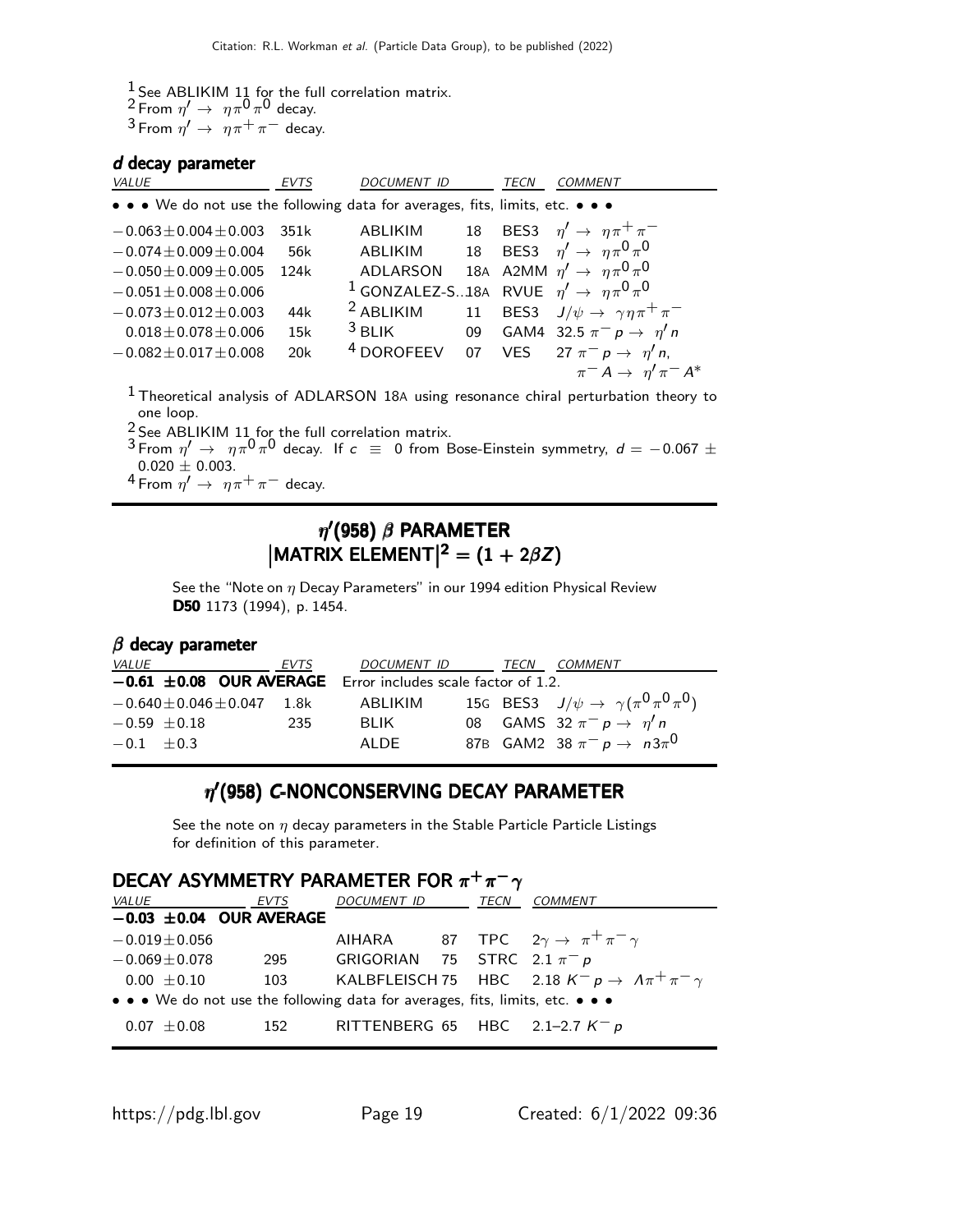### $\eta'(958) \rightarrow \gamma \ell^+ \ell^-$  TRANSITION FORM FACTOR SLOPE

Related to the effective virtual meson mass  $\Lambda$ , via slope  $\approx \Lambda^{-2}$ . See e.g. LANDS-BERG 85, eq. (3.8), for a detailed definition.

| VALUE (GeV <sup>-2</sup> )  | EVTS | <b>DOCUMENT ID</b> | TECN | COMMENT                                     |
|-----------------------------|------|--------------------|------|---------------------------------------------|
| $1.62 \pm 0.17$ OUR AVERAGE |      |                    |      |                                             |
| $1.60 \pm 0.17 \pm 0.08$    | 864  | $^1$ ABLIKIM       |      | 150 BES3 $J/\psi \rightarrow \gamma e^+e^-$ |
| $1.7 + 0.4$                 | २२   | $1$ VIKTOROV       | -80  | 25,33 $\pi^- p \to 2\mu\gamma$              |

 $^1$ In the single-pole Ansatz where slope  $=1/(\Lambda^2\,+\,\gamma^2)$  with  $\Lambda,\,\gamma$  being a Breit-Wigner mass, width for the effective contributing vector meson.

### $\eta^\prime$ (958) REFERENCES

| ABLIKIM         | 211             | PR D103 072006               | M. Ablikim <i>et al.</i>       | (BESIII Collab.)         |
|-----------------|-----------------|------------------------------|--------------------------------|--------------------------|
| ABLIKIM         | 21 J            | PR D103 092005               | M. Ablikim et al.              | (BESIII Collab.)         |
| ABLIKIM         | 20E             | PR D101 032001               | M. Ablikim et al.              | (BESIII Collab.)         |
| ABLIKIM         |                 | 19AW PR D100 052015          | M. Ablikim <i>et al.</i>       | (BESIII Collab.)         |
| ABLIKIM         | 19T             | PRL 122 142002               | M. Ablikim et al.              | (BESIII Collab.)         |
| ABLIKIM         | 18              | PR D97 012003                | M. Ablikim et al.              | (BESIII Collab.)         |
| ABLIKIM         | 18C             | PRL 120 242003               | M. Ablikim et al.              | (BESIII Collab.)         |
| ADLARSON        | 18A             | PR D98 012001                | P. Adlarson et al.             | (A2 Collab. at MAMI)     |
| GONZALEZ-S 18A  |                 | EPJ C78 758                  | S. Gonzalez-Solis, E. Passemar | $(BEI, IND+)$            |
| AAIJ            | 17 <sub>D</sub> | PL B764 233                  | R. Aaij et al.                 | (LHCb Collab.)           |
| ABLIKIM         | 17              | PRL 118 012001               | M. Ablikim et al.              | (BESIII Collab.)         |
| ABLIKIM         | 17T             | PR D96 012005                | M. Ablikim et al.              | (BESIII Collab.)         |
| ABLIKIM         | 16M             | PR D93 072008                | M. Ablikim et al.              | (BESIII Collab.)         |
| ABLIKIM         |                 | 15AD PR D92 051101           | M. Ablikim et al.              | (BESIII Collab.)         |
| ABLIKIM         | 15G             | PR D92 012014                | M. Ablikim et al.              | (BESIII Collab.)         |
| ABLIKIM         | 150             | PR D92 012001                | M. Ablikim et al.              | (BESIII Collab.)         |
| ABLIKIM         | 15P             | PR D92 012007                | M. Ablikim et al.              |                          |
| <b>ACHASOV</b>  | 15              | PR D91 092010                | M.N. Achasov et al.            | (BESIII Collab.)         |
|                 |                 |                              |                                | (SND Collab.)            |
| AKHMETSHIN 15   |                 | PL B740 273                  | R.R. Akhmetshin et al.         | (CMD-3 Collab.)          |
| PDG             | 15              | RPP 2015 at pdg.Ibl.gov      |                                | (PDG Collab.)            |
| ABLIKIM         | 14M             | PRL 112 251801               | M. Ablikim et al.              | (BESIII Collab.)         |
| DONSKOV         | 14              | MPL A29 1450213              | S. Donskov et al.              | (GAMS-4 $\pi$ Collab.)   |
| PDG             | 14              | CP C38 070001                | K. Olive et al.                | (PDG Collab.)            |
| ABLIKIM         | 13              | PR D87 012009                | M. Ablikim et al.              | (BESIII Collab.)         |
| ABLIKIM         | 13G             | PR D87 032006                | M. Ablikim et al.              | (BESIII Collab.)         |
| ABLIKIM         | 130             | PR D87 092011                | M. Ablikim et al.              | (BESIII Collab.)         |
| ABLIKIM         | 13U             | PR D88 091502                | M. Ablikim et al.              | (BESIII Collab.)         |
| ABLIKIM         | 12E             | PRL 108 182001               | M. Ablikim et al.              | (BESIII Collab.)         |
| PDG             | 12              | PR D86 010001                | J. Beringer et al.             | (PDG Collab.)            |
| ABLIKIM         | 11              | PR D83 012003                | M. Ablikim et al.              | (BESIII Collab.)         |
| ABLIKIM         | 11G             | PR D84 032006                | M. Ablikim et al.              | (BESIII Collab.)         |
| CZERWINSKI      | 10              | PRL 105 122001               | E. Czerwinski et al.           | $(COSY-11$ Collab.)      |
| BLIK            | 09              | PAN 72 231                   | A.M. Blik et al.               | (IHEP (Protvino))        |
|                 |                 | Translated from YAF 72 258.  |                                |                          |
| NAIK            | 09              | PRL 102 061801               | P. Naik et al.                 | (CLEO Collab.)           |
| PEDLAR          | 09              | PR D79 111101                | T.K. Pedlar et al.             | (CLEO Collab.)           |
| <b>BLIK</b>     | 08              | PAN 71 2124                  | A. Blik et al.                 | $(GAMS-4\pi$ Collab.)    |
|                 |                 | Translated from YAF 71 2161. |                                |                          |
| LIBBY           | 08              | PRL 101 182002               | J. Libby et al.                | (CLEO Collab.)           |
| <b>WICHT</b>    | 08              | PL B662 323                  | J. Wicht et al.                | (BELLE Collab.)          |
| <b>DOROFEEV</b> | 07              | PL B651 22                   | V. Dorofeev et al.             | (VES Collab.)            |
| MORI            | 07A             | JPSJ 76 074102               | T. Mori et al.                 | (BELLE Collab.)          |
| ABLIKIM         | 06E             | PR D73 052008                | M. Ablikim et al.              | (BES Collab.)            |
| ABLIKIM         | 06Q             | PRL 97 202002                | M. Ablikim et al.              | (BES Collab.)            |
| AMELIN          | 05A             | PAN 68 372                   | D.V. Amelin et al.             | (VES Collab.)            |
|                 |                 | Translated from YAF 68 401.  |                                |                          |
| AMSLER          | 04B             | EPJ C33 23                   | C. Amsler et al.               | (Crystal Barrel Collab.) |
| BAI             | 04 J            | PL B594 47                   | J.Z. Bai et al.                | (BES Collab.)            |
| <b>BRIERE</b>   | $00\,$          | PRL 84 26                    | R. Briere et al.               | (CLEO Collab.)           |
| ACCIARRI        | 98Q             | PL B418 399                  | M. Acciarri et al.             | $(L3$ Collab.)           |
| <b>BARBERIS</b> | 98C             | PL B440 225                  | D. Barberis et al.             | (WA 102 Collab.)         |
| WURZINGER       | 96              | PL B374 283                  | R. Wurzinger et al.            | $(BONN, ORSAY, SACL+)$   |
| PDG             | 94              | PR D50 1173                  | L. Montanet et al.             | (CERN, LBL, BOST+)       |
| AMSLER          | 93              | ZPHY C58 175                 | C. Amsler et al.               | (Crystal Barrel Collab.) |

https://pdg.lbl.gov Page 20 Created: 6/1/2022 09:36